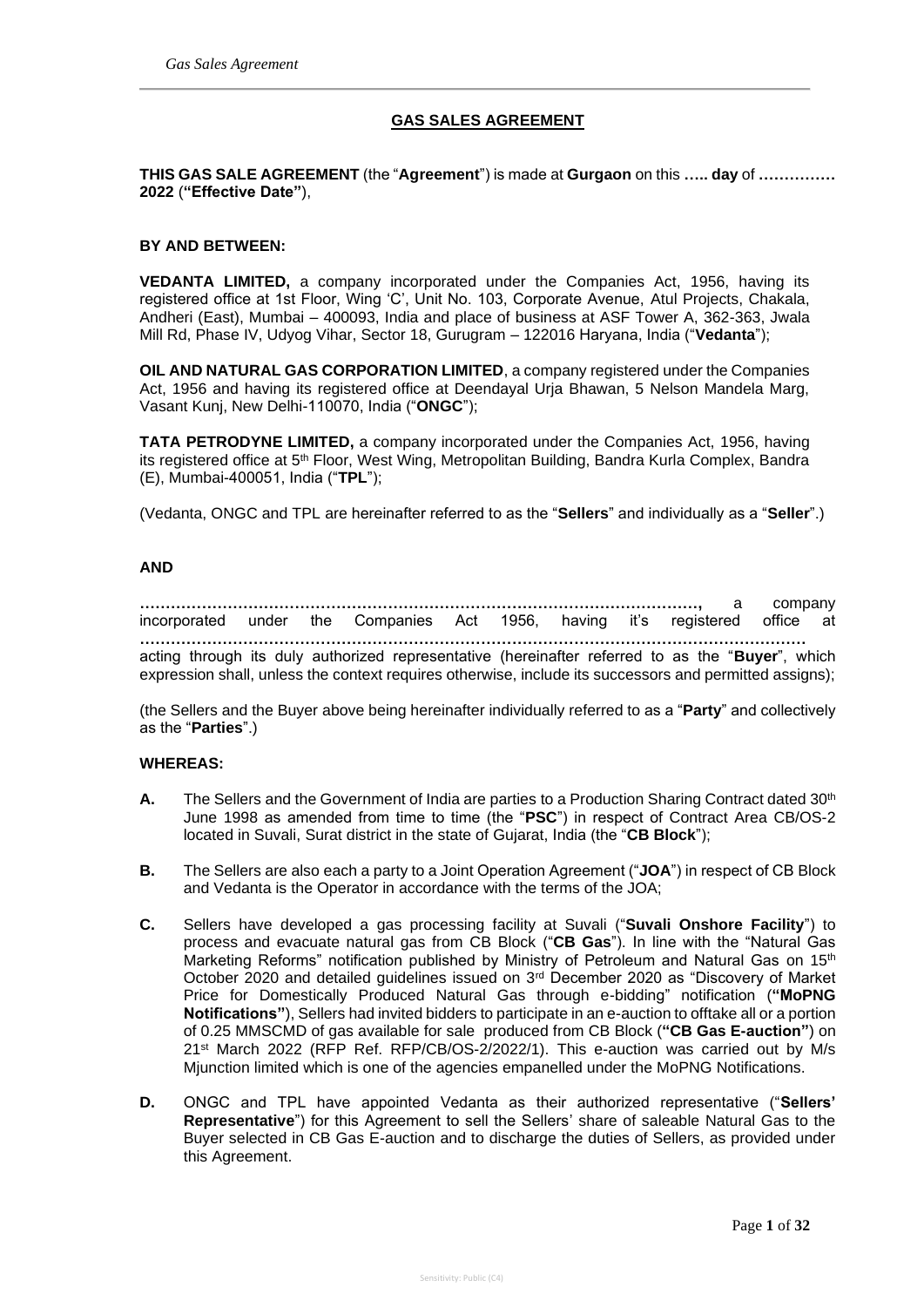**E.** The Buyer is desirous of purchasing CB Block Gas from the Sellers and had participated in CB Gas E-auction. The Buyer has been selected through a transparent, competitive online bidding process in complete adherence to the MoPNG notifications for purchase of CB Gas in the quantities and subject to the terms and conditions stated herein.

#### **NOW, THEREFORE, IN CONSIDERATION OF THE PREMISES AND MUTUAL COVENANTS, AGREEMENTS AND OBLIGATIONS TO BE PERFORMED BY THE PARTIES, WHICH ARE SET OUT HEREIN, IT IS HEREBY AGREED BY AND BETWEEN THE PARTIES AS FOLLOWS: -**

#### **1. DEFINITIONS AND INTERPRETATION**

- 1.1. **DEFINITIONS**. The following expressions shall, except where the context otherwise requires, have the following meanings in this Agreement:
	- (a) **"Affiliate"** means, in relation to a Party, a company or legal entity which (i) controls, either directly or indirectly, a Party; or (ii) which is controlled directly or indirectly by such Party; or (iii) is directly or indirectly controlled by a company or entity which directly or indirectly controls such Party; where "**controls**" or "**controlled**" means holding of more than 50% of share capital of such company (either directly or indirectly through any of its subsidiary Company) OR right held directly or indirectly to appoint majority of Directors of such Company OR it is a holding, subsidiary, associate or Joint Venture Company as per the provision of Companies Act, 2013.
	- (b) **"Additional Gas Quantity"** or **"AGQ"** shall mean the quantity of Gas as set out in Clause 4.4.
	- (c) **"Additional Gas Supplies"** or **"AGS"** shall mean the quantity of Gas as set out in Clause 4.4.
	- (d) **"Applicable Law"** shall mean any Law, as and to the extent that the same is applicable to the Parties and to this Agreement.
	- (e) **"Awarded Sales Gas Volume"** means the Gas volume in mmscmd awarded to the Buyer through the CB Gas E-auction process as per the volume allocation criteria defined in the Request for Proposal of e-auction.
	- (f) **"Business Day"** means any day other than a Sunday, the second and fourth Saturday of a calendar month or a day declared to be a public holiday under the provisions of the Negotiable Instruments Act, 1881, as applicable in New Delhi.
	- (g) **"Buyer's Facilities"** means the Gas pipelines, installations, machinery, measurement equipment and other facilities downstream of the Delivery Point which are owned, operated, required and/or controlled by the Buyer, including any facilities owned and/or operated by an Affiliate or a third party with whom the Buyer has contracted to/leased such facilities for Gas transportation and which are used by the Buyer to take and accept delivery of Sales Gas in accordance with and under this Agreement.
	- (h) **"Buyer Nominated Quantity"** shall mean the estimated quantity of Sales Gas (in MMSCMD) as nominated by the Buyer to the Sellers in accordance with Clause 5 of this Agreement.
	- (i) **"Change in Law"** shall mean and include
		- (i) any enactment or issuance of any new Law or the commencement of any Law that was not effective on the Start Date;
		- (ii) any change in the interpretation, enforcement or application of any Law by a judicial or quasi-judicial or other authority (including a court, tribunal or regulatory commission) having the legal power to interpret or apply such Law and which interpretation or application is legally binding in India;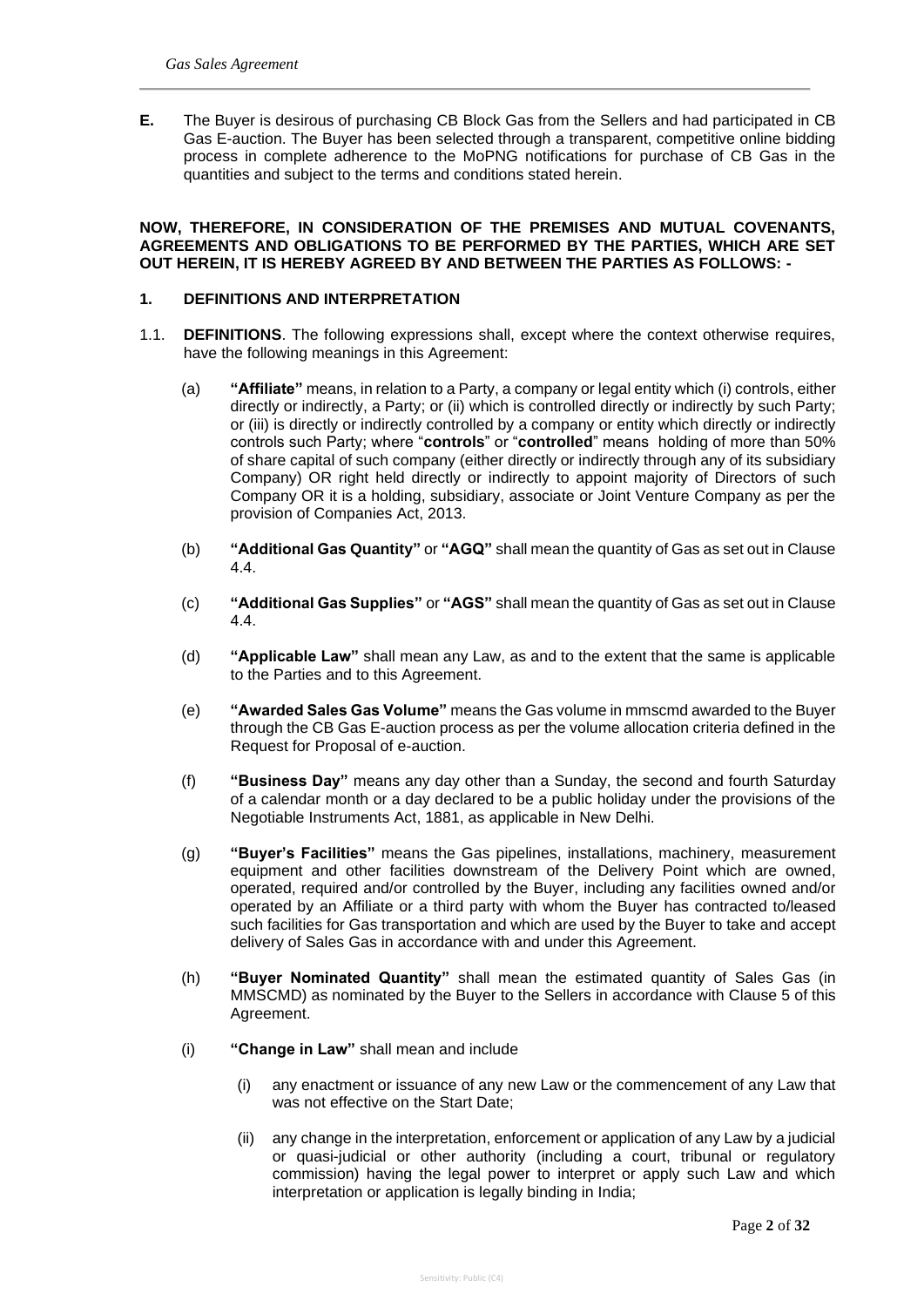- (iii) any amendment, alteration, or modification of an existing Law;
- (iv) the repeal of any existing Law;
- (v) any change in any clearance, Permits, approvals as may be required by the Sellers under Applicable Law for the performance of their obligations under this Agreement, including the imposition of a requirement for an approval from a Governmental Authority not required on the Start Date or an approval from a Governmental Authority not being granted on a timely basis where an application for that approval has been duly made; and after the grant of an approval of a Governmental Authority, a revocation or termination of that approval, a change in the terms or conditions of that approval or an imposition of additional terms or conditions to that approval, or if granted for a limited period, a failure to extend or renew that approval on a timely basis after the timely submittal of an application for extension or renewal, or such approval being renewed on terms or subject to conditions that are materially less favourable to the Sellers other than those terms and conditions attached to the original approval;

the effect of which shall be determined in accordance with the provisions of Article 17.6 herein.

- (j) **"Confidential Information"** shall mean all information and data of any nature whatsoever, which any Party may from time to time receive or obtain (orally or in written or electronic form) from the other Party/ies as a result of entering into, or performing its obligations pursuant to, this Agreement, whether or not such information and data is marked as confidential and which:
	- (i) relates in any manner to this Agreement or any other agreement or arrangement contemplated by this Agreement; or
	- (ii) concerns the intellectual property, business, finances, assets, liabilities, dealings, transactions, know-how, customers, suppliers, processes or affairs of the Sellers; or
	- (iii) is expressly indicated herein or otherwise to be confidential or is imparted by the Sellers to the Buyer in circumstances creating an obligation of confidence and/or non-disclosure.
- (k) "**Consequential Losses**" shall mean any damages, costs, or liabilities, or any losses or deferments of any revenue, profit, opportunity or use, regardless of cause arising out of or in connection with the Agreement and whether or not foreseeable at the Start Date or subsequently arising, which are not immediately and directly caused by the relevant act or omission of a Party, and shall include:
	- (i) any indirect damage, losses, cost, or liability arising out of any delay, reduction or loss of ability to produce or process Gas;
	- (ii) any indirect damage, losses cost, or liability associated with business interruption or increased cost of working during business interruption, including the incremental cost of overhead expenses incurred;
	- (iii) any indirect, special, consequential or punitive damages and penalties of any nature;
	- (iv) any loss or deferment of production, revenue, savings, profit, opportunity, use, bargain, contract, expectation or opportunity; and
	- (v) any or all of the above howsoever caused, including those attributable to the negligence or breach of duty (statutory, contractual or otherwise) of the Parties or by any other act or omission or breach of this Agreement by the Parties.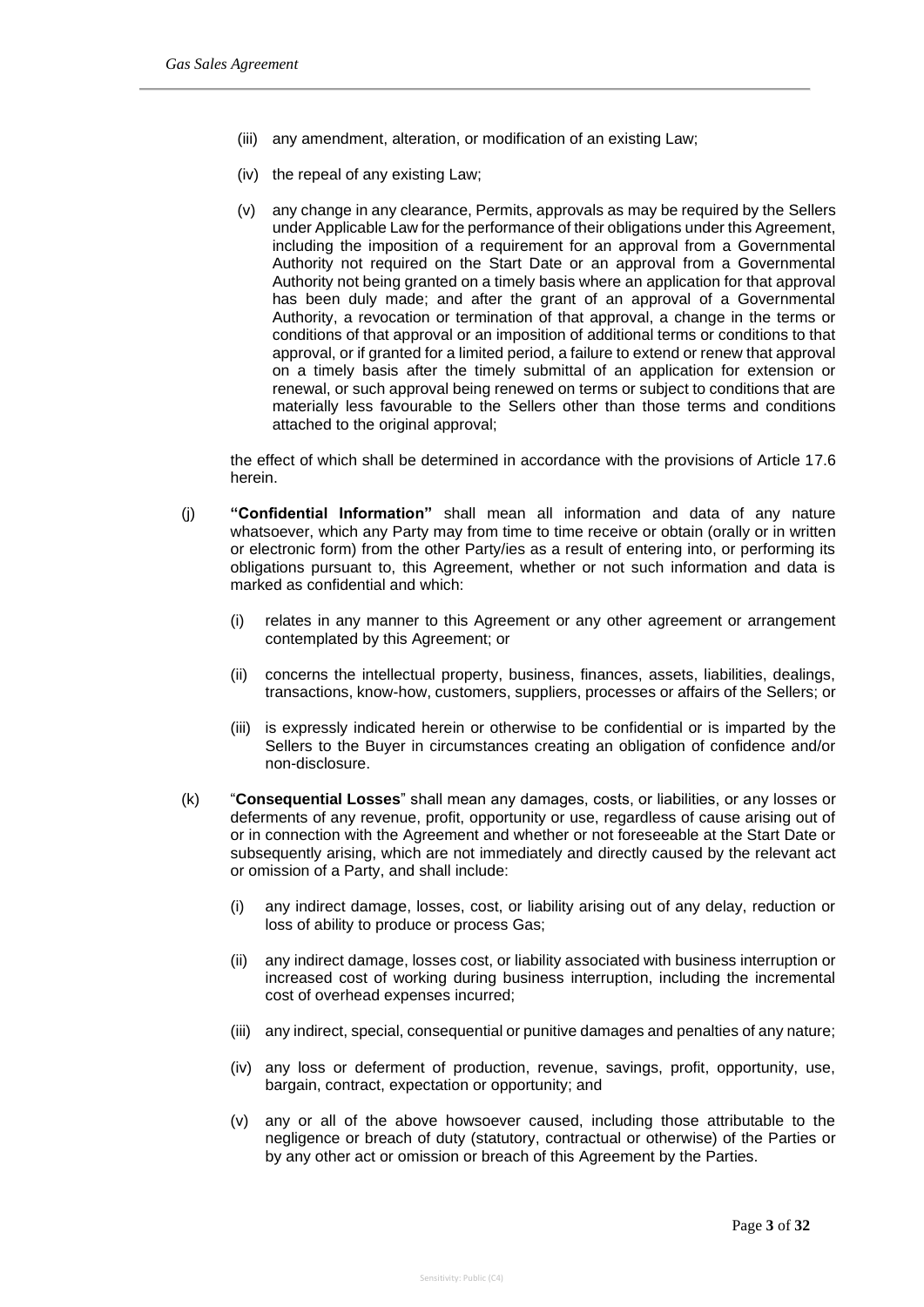(l) **"Contract Year" or "Year"** means a period of twelve (12) consecutive months starting on (i) at 0600 hours on the Start Date and (ii) finishing at 0600 hours on the first (1<sup>st</sup>) date of the same month each subsequent year.

For the final Year, Contract Year shall mean a period commencing at 0600 hours on the first  $(1<sup>st</sup>)$  date of a Contract Year and ending at 0600 hours on the End Date of this Agreement in accordance with the terms and conditions set out herein.

- (m) **"Day"** means a period of twenty-four (24) consecutive hours beginning at 0600 hours on each day and ending at 0600 hours on the following day.
- (n) "**Daily Contract Quantity" or "DCQ"** means the quantity of Gas as set out in Clause 4.1 herein.
- (o) **"Delivery Point"** shall mean the outlet flange, weld or mark of the Sellers' Facilities connecting to Buyer's / Buyer's Transporter Facilities at Suvali Onshore Facility in Gujarat.
- (p) **"End Date"** shall mean the end date of this Agreement as defined under Clause 3.2 of this Agreement**.**
- (q) **"Fortnight"** means a period commencing at 0600 hours on first Day of Month and ending on 0600 hours on sixteenth Day of the Month or from 0600 hours on sixteenth Day of the Month to 0600 hours on the first day of the succeeding calendar month, as the case may be.
- (r) **"Gross Calorific Value (GCV)" or "Gross Heating Value (GHV)"** means the number of kilocalories evolved by the complete combustion of one (1) Standard Cubic Metre of Gas with air at Standard Temperature and Pressure and all the water formed by combustion reaction has condensed to liquid and has released its latent heat.
- (s) "**Government**" shall mean the Government of India.
- (t) "**Governmental Authority**" shall mean the Government and any department, authority, ministry, commission, instrumentality, or agency of the Government, or any central, regional, local or municipal authority; any court or governmental tribunal, or any regulatory authority or any other authority of the Government lawfully exercising jurisdiction over this Agreement and / or the operations arising out of this Agreement whether under an Act of parliament, or any state legislature or otherwise.
- (u) **"Law"** shall mean the substantive laws of India and shall include any Central, State or other statute, enactment, ordinance, code, directive, notice, decree, order, regulation, rule, law, or other applicable legislative or administrative action of a Governmental Authority or a final decree, judgement or an order of a court of India or any other public instrument-giving rise to rights and/or obligations which are enforceable before the courts in India.
- (v) "**Material Breach**" shall mean breach of any material conditions of the contract by the Buyer, like obligations under Clause 4.2; Clause 10.3; Clause 11; Clause 19; Clause 21.1 and Clause 21.7
- (w) **"Measurement Equipment"** means those facilities installed, owned, operated and controlled by the Sellers, including any facilities owned and operated by an Affiliate or a third party with whom Sellers has contracted to/ leased such facilities to perform Gas quality monitoring, Gas volume measurement, recording and telemetry near the Delivery Point, as specified in Annexure 5 hereto.
- (x) **"MMBTU"** means million British Thermal Units (as per International Steam Tables) based on Gross Calorific Value.
- (y) **"MMSCMD"** means million Standard Cubic Meters of Gas per day.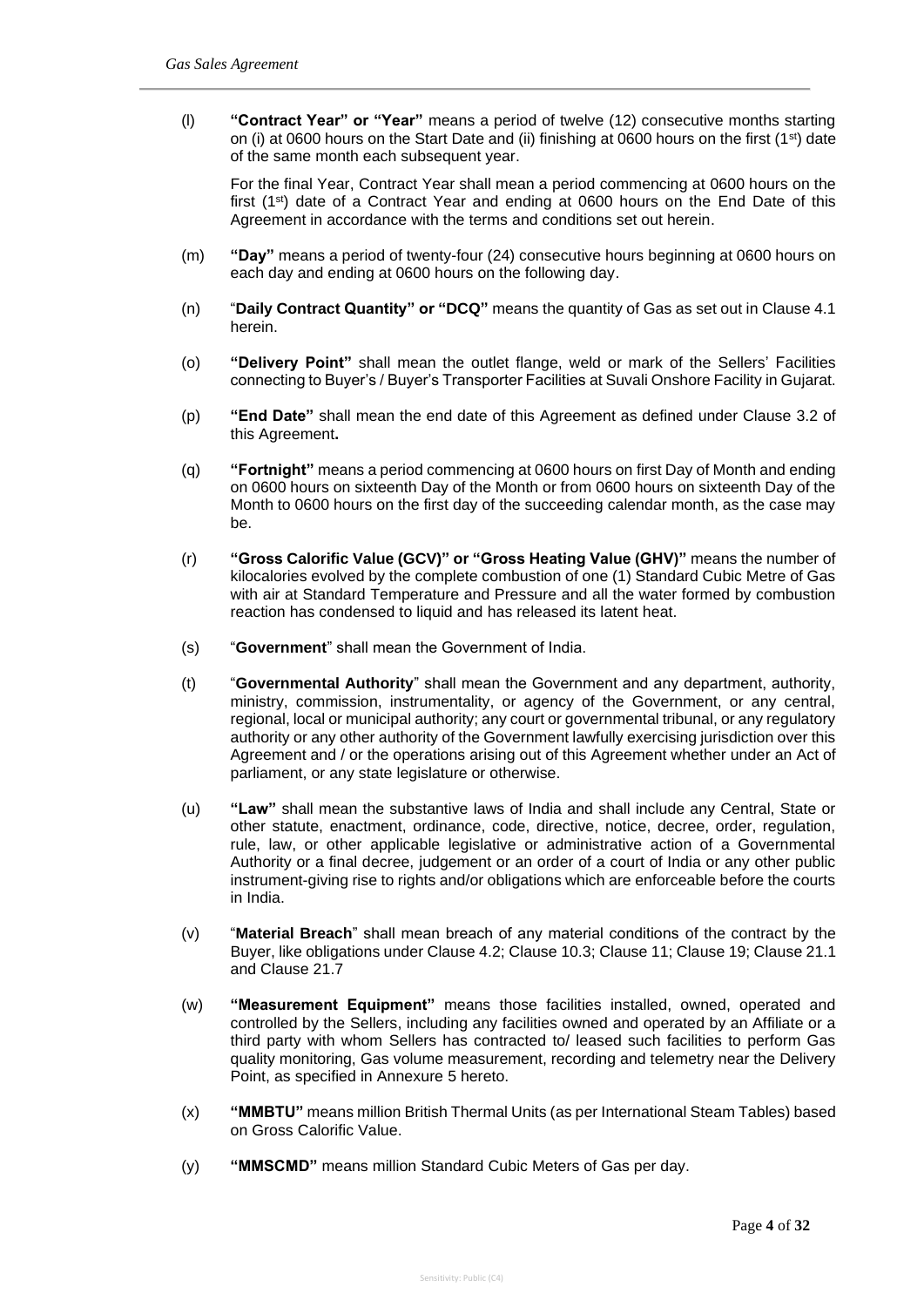- (z) **"Month"** means a calendar month commencing at 0600 hours on the first Day of that calendar Month and ending at 0600 hours on the first Day of the next calendar Month.
- (aa) **"Natural Gas" or "Gas"** means wet gas, dry gas, all other gaseous hydrocarbons, and all substances contained therein, including sulphur and helium, which are produced from oil or gas wells, excluding those condensed or extracted liquid hydrocarbons that are liquid at normal temperature and pressure conditions, and including the residue Gas remaining after the condensation or extraction of liquid hydrocarbons from Gas such that any Gas sold under this Agreement shall be of the quality as indicated in Clause 7.
- (bb) **"Participating Interest"** means in respect of each Seller, the undivided share expressed as a percentage, of such Seller's participation in the rights and obligations under the PSC & JoA in respect of the CB Block, being, at the date of this Agreement, 40% for Vedanta, 10 % for TPL and 50% for ONGC, or, if such percentages are modified, as may be notified from time to time jointly by Sellers.
- (cc) **"Permit"** shall mean any permit, permission, approval, consent, licence, registration, noobjection, waiver or exemption by or from any Government Authority.
- (dd) "**PSC**" means the Production Sharing Contract, dated 30th June 1998 as amended from time to time, entered into between Sellers and the Government of India acting through the President of India in respect of the CB Block.
- (ee) "**Public Official**" shall mean any person holding a legislative, administrative or judicial office, including any person employed by or acting on behalf of a Governmental Authority.
- (ff) **"Quarter**" shall mean each three (3) consecutive month period beginning on April 1 and ending on June 30, each three (3) consecutive month period beginning on July 1 and ending on September 30, each three (3) consecutive month period beginning on October 1 and ending on December 31 and each three (3) consecutive month period beginning on January 1 and ending on March 31.

For the first Quarter of the term, Quarter shall mean period beginning on Start Date and ending on 30<sup>th</sup> June.

- (gg) **"Quarterly Contract Quantity"** or **"QCQ"** for each Quarter shall be equal to the aggregate of the DCQ in effect for each Day of the Quarter.
- (hh) **"Recovery Period"** shall refer to the period of up to One (1) Month after the End Date of this Agreement in which the Buyer can offtake Make up Gas quantity if any remaining with the Buyer and subject to availability of Gas with the Sellers.
- (ii) **"Restricted Party"** means any person who is identified from time to time by any government or legal authority under applicable trade sanctions, export controls, antimoney laundering, non-proliferation, anti-terrorism and similar laws as a person with whom trade or financial dealings and transactions by either Sellers and/or their affiliates are prohibited or restricted.
- (jj) **"Sales Gas"** means any Gas supplied and delivered by the Sellers at the Delivery Point to the Buyer as per the terms of this Agreement.
- (kk) **"Sales Gas Price"** means the price set out in Clause 9 of this Agreement.
- (ll) **"Start Date"** means the start date as set out in Clause 3.1 of this Agreement.
- (mm) **"Seller's Facilities"** means the facilities upstream of the Delivery Point, including wells, platforms, oil and gas plants, machinery, pipelines, sampling and pumping facilities for flow control, Measurement Equipment and other equipment necessary for the production, processing, compression, measuring, testing of Gas to enable delivery of Sales Gas at the Delivery Point in accordance with Clause 4 of this Agreement.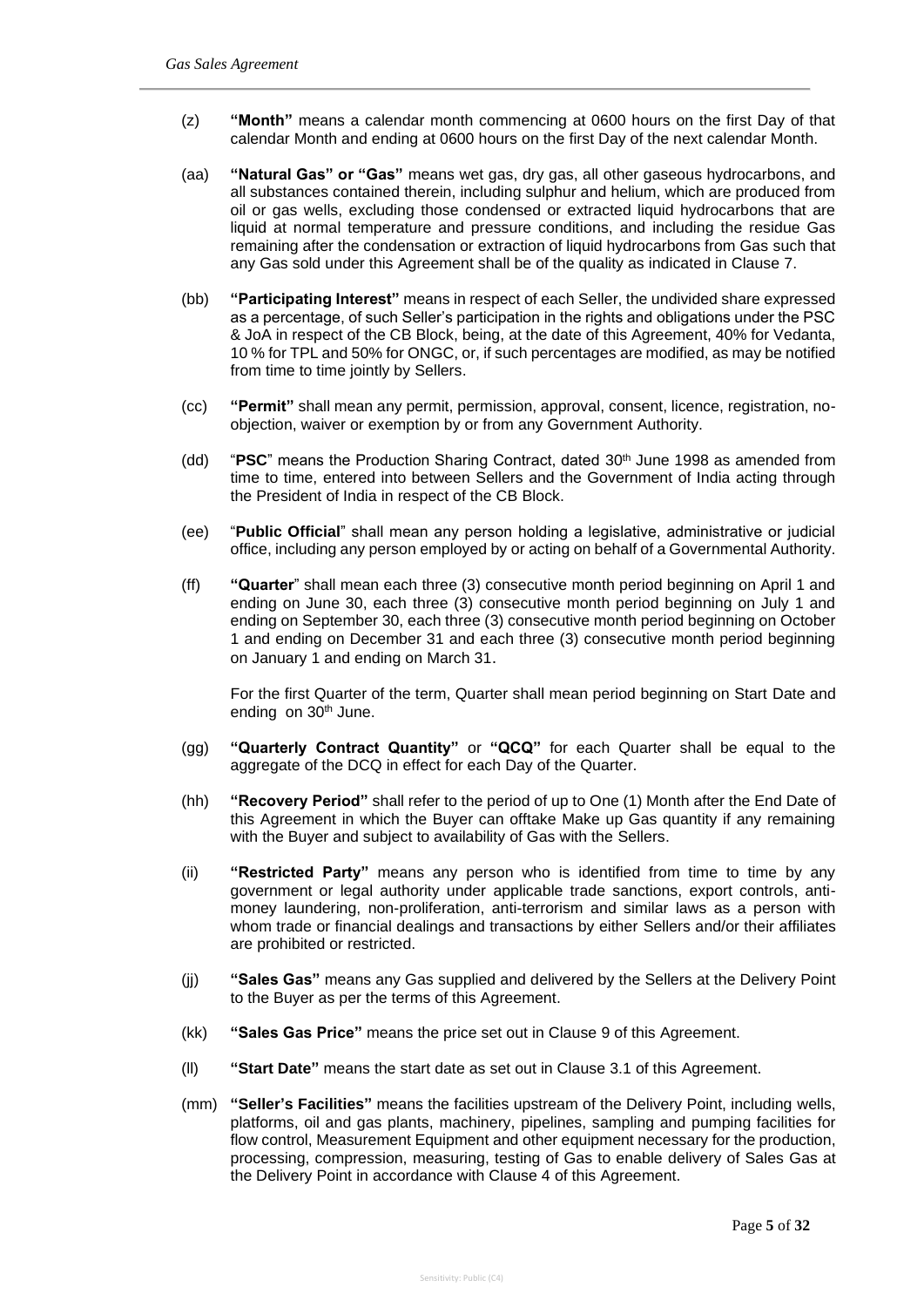- (nn) **"Sellers Scheduled Quantity"** shall mean the estimated quantity of Sales Gas (in MMSCMD) as proposed to be delivered by the Sellers to the Buyer at the Delivery Point in accordance with Clause 5 of this Agreement.
- (oo) **"Standard Cubic Metre" or "SCM"** means one standard cubic metre of Gas being the amount of Gas required to fill a space of one standard cubic metre with an absolute pressure of one hundred and one decimal three two five kilopascals (101.325 kPa) at fifteen degrees Celsius (15°C).
- (pp) **"Standard Temperature and Pressure" or "STP"** means the temperature of fifteen degrees Celsius (15°C) and at a pressure of one hundred and one decimal three two five kilopascals (101.325 kPa).
- (qq) **"Transporter"** means any entity who is the owner and operator of Transporter Facilities for transportation of Gas up to Buyer's Facilities.
- (rr) **"Transporter Facilities"** means all related and ancillary facilities, including all compressors, spur lines, ancillary equipment, Gas measurement, Gas analysis, buildings, other facilities and the series of contiguous Gas pipelines including from time to time, contiguous extensions thereof, owned and operated by Transporter.
- 1.2. **INTERPRETATION.** In this Agreement, the following rules and interpretations apply unless the context requires otherwise:
	- (a) Reference to the singular includes a reference to the plural and vice versa.
	- (b) A reference to any gender shall include a reference to all other genders.
	- (c) Where a word or phrase is defined, its other grammatical forms have a corresponding meaning.
	- (d) A reference to a person includes any natural or juristic person including any individual, firm, corporation, partnership, limited liability company, trust, association, joint venture, or other entity (whether or not having a separate legal personality).
	- (e) A reference to a party to any agreement or document includes that party's successors and permitted assigns.
	- (f) A reference to any agreement or document is a reference to that agreement or document as amended, novated, supplemented, varied or replaced from time to time unless specified otherwise.
	- (g) A reference to any Clause or Annexure or Attachment is a reference to a clause of, or annexure or attachment to, this Agreement.
	- (h) In case of any inconsistency between the main body of the Agreement and any Annexure or Attachment hereto, the provisions of the main body of this Agreement shall prevail to the extent of the inconsistency.
	- (i) The headings of Clauses in this Agreement are inserted for convenience only and shall not affect the meaning or construction of this Agreement and shall not be construed as having any substantive significance or as indicating that all of the provisions of this Agreement relating to any topic are to be found in any particular clause or sub-clause.
	- (j) A reference to a volume of Sales Gas is a reference to the volume at Standard Temperature and Pressure.
	- (k) Annexures/Schedules shall form an integral part of the Agreement.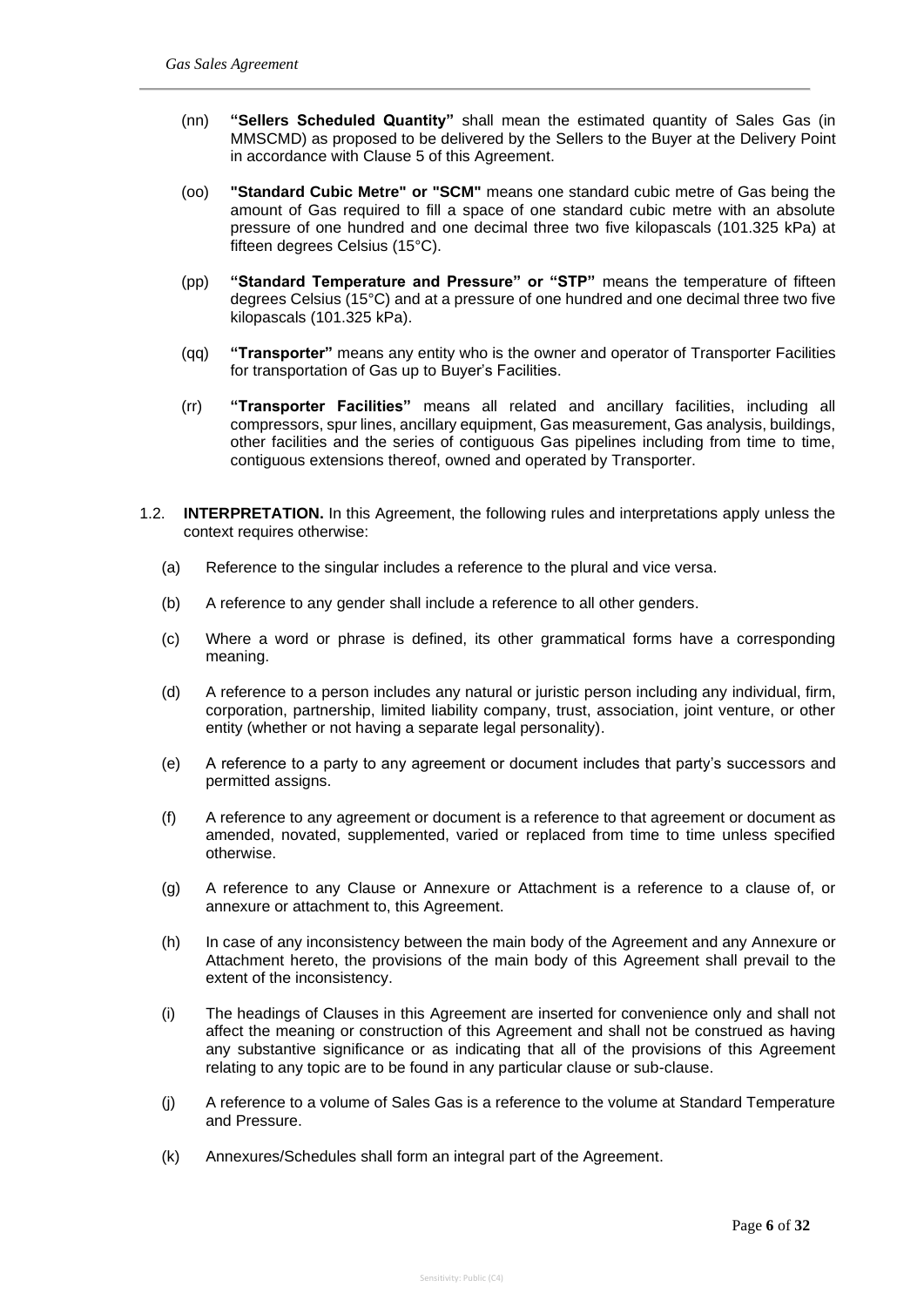### **2. SCOPE OF THE AGREEMENT**

- 2.1 Subject to the provisions of this Agreement on and from 0600 hours on the Start Date, the Sellers shall sell and make available for delivery, Sales Gas at the Delivery Point and the Buyer shall purchase Sales Gas at the Delivery Point and pay for, or pay for if not taken, in the quantities and in accordance with the terms and conditions set out herein.
- 2.2 Parties agree that the provisions of this Agreement shall come into effect on the Effective Date.
- 2.3 The Buyer shall not use the Sales Gas for any other purpose other than the Purpose mentioned hereinabove.
- 2.4 The rights and obligations of the Sellers under this Agreement shall be several to the extent of their respective Participating Interests under the PSC and JoA and not joint or joint and several.

### **3. START DATE AND DURATION**

- 3.1 The **"Start Date"** for Sales Gas delivery shall be 0600 hours of **01st May 2022.**
- 3.2 The **"End Date"** shall be **29th June 2023** or such other date as may be determined in accordance with Clause 14 of this Agreement whichever is earlier.
- 3.3 Upon the execution by the Parties, this Agreement shall be in full force and effect from the Effective Date and shall remain in full force and effect until the End Date. This duration shall be called as **"Term"** of the Agreement. The Buyer shall ensure that by no later than the Start Date, Buyer shall enter into the necessary arrangements with the Transporter and the Buyer's Facilities and the Transporter's Facilities shall be capable and ready to facilitate commencement of Gas supply from the Start Date and maintain the same throughout the Term.

## **4. QUANTITY OF GAS AND OBLIGATIONS**

#### **4.1 Daily Contract Quantity**

- 4.1.1 The Awarded Sales Gas Volume to the Buyer for the Term of this Agreement is as per Annexure – 2 of this Agreement.
- 4.1.2 Sellers shall provide Daily Contract Quantity ("DCQ") to the Buyer on quarterly basis with one (1) Month's advance notice such that this DCQ shall be between Ninety-five percent (95%) to Hundred and ten percent (110%) of the Awarded Sales Gas Volume.
- 4.1.3 During the Term of this Agreement, the Buyer shall be obligated to take and pay, or pay for if not taken Sales Gas as per the provisions of this Agreement.
- 4.1.4 During the Term of this Agreement, the Sellers shall supply and deliver the Sales Gas to the Buyer at the Delivery Point failing which Sellers shall be liable for Shortfall Penalty as per the provisions of this Agreement.
- 4.1.5 If Additional Gas Quantities are available with the Sellers, then subject to acceptance by the Buyer, such quantities can be delivered and offtaken as per Clause 4.4 of this Agreement.

#### **4.2 Take or Pay Obligations**

- 4.2.1 Quarterly Take or Pay Obligation
	- (a) The "**Quarterly Contract Quantity**" or "**QCQ**" for each Quarter shall be equal to the aggregate of the DCQ in effect for each Day of the Quarter.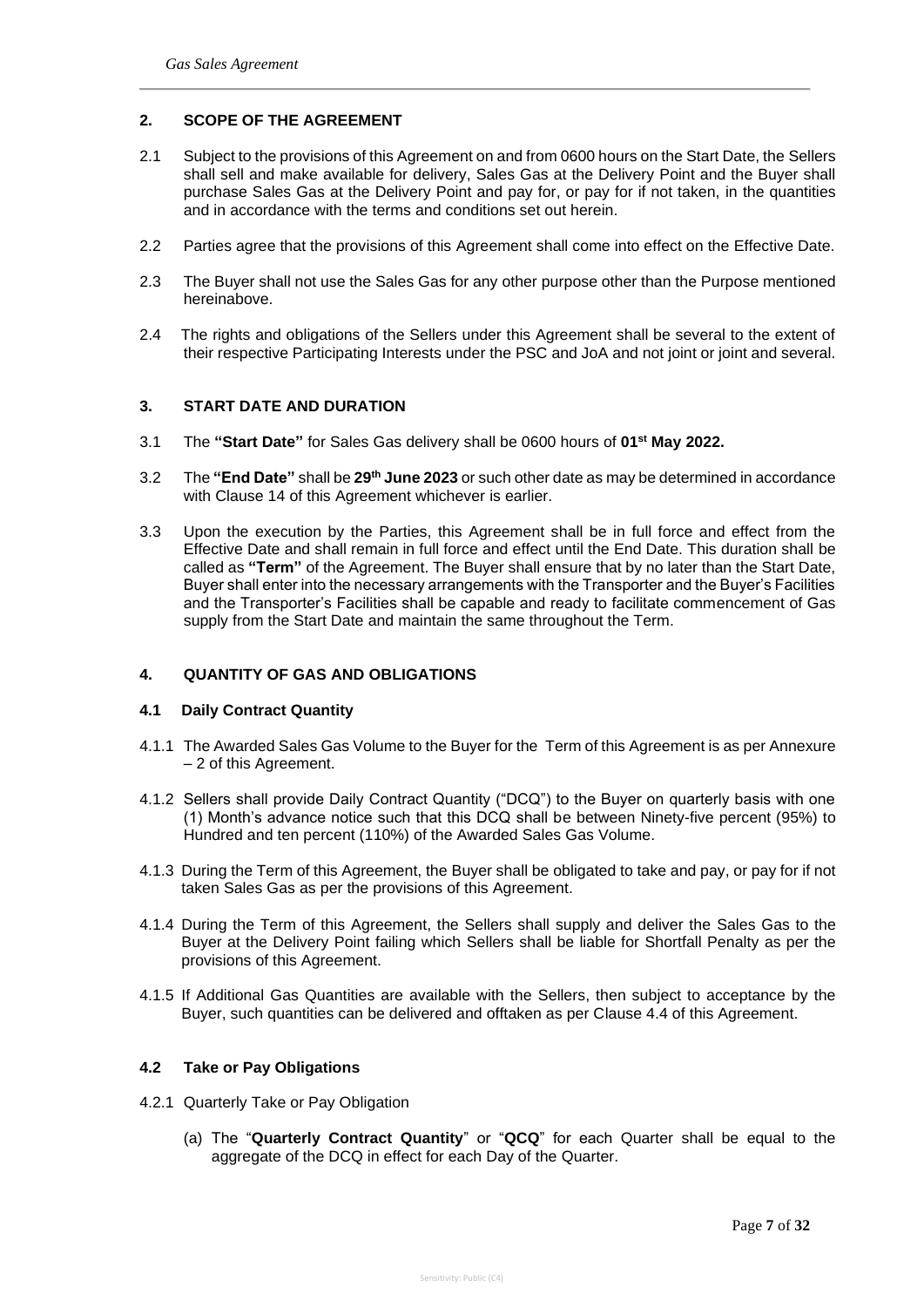- (b) The "**Adjusted Quarterly Contract Quantity**" or "**AQCQ**" for any Quarter shall be equal to the QCQ for such Quarter minus the sum of the following quantities for each Day during such Quarter:
	- i. Any quantity of Gas up to the DCQ for the relevant Days on which the Sellers or the Buyer was/were prevented from supplying or taking Gas due to Force Majeure Event(s);
	- ii. Any quantity of Gas up to the DCQ for the relevant Days that was rejected by the Buyer in accordance with Clause 7 of the Agreement;
	- iii. Any quantity of Gas up to the DCQ for the relevant Days on which the Sellers or the Buyer was/were prevented from supplying or taking Gas due to Planned Maintenance pursuant to Clause 12 of the Agreement;
	- iv. Any quantity of Gas up to the DCQ for the relevant Days that the Sellers failed to make available for delivery unless such failure was: (i) caused by Buyer's failure to comply with the terms of this Agreement; or (ii) due to exercise of Sellers' right to suspend Gas deliveries pursuant to Clause 14;
- (c) The "Quarterly Take or Pay Quantity" or "QTOPQ" shall be Eighty (80%) of the Adjusted Quarterly Contract Quantity.
- 4.2.2 Quarterly Payment Obligation
	- (a) If in any Quarter the difference between QTOPQ and quantity of Gas offtaken by Buyer during the Quarter is positive, such quantity of Gas shall be called "**QGNT Quantity**". Buyer shall pay to the Sellers an amount equal to the QGNT Quantity multiplied by arithmetic average of the Sales Gas Price during the Quarter ("**QGNT Amount**"). The rate of exchange to be applied to convert the QGNT amount calculated in USD to INR shall be as per Clause 10.5.
	- (b) If during a Quarter, the Buyer has offtaken Gas quantities equal to or greater than QTOPQ, then no QGNT Amount will be charged to the Buyer.

#### **4.3 Makeup Gas**

- (a) If the Buyer has paid QGNT Amount during a Quarter, subject to availability of the Gas, the Buyer shall be entitled to a credit for the quantity of Sales Gas, up to a quantity equal in value to that of QGNT Amount in subsequent Quarters, until the expiry of the Recovery Period ("**Makeup Gas**"); provided, that the Buyer must first have taken delivery of the QTOPQ for that Quarter in which the Buyer wishes to draw Makeup Gas.However, Sellers shall not be under an obligation to supply Sales Gas beyond Daily Contract Quantity for the purpose of supplying such Make-up Gas.
- (b) The price ascribed to Makeup Gas quantity for the purpose of setting off against QGNT Amount shall be the Arithmetic Average of the Sales Gas Price applicable during the Quarter in which Makeup Gas is offtaken by the Buyer. Sellers shall provide a credit towards the Makeup Gas quantities taken by Buyer up to QGNT Amount.
- (c) The order in which Makeup Gas shall be offtaken shall be the same order in which the Makeup Gas is accrued. It is hereby agreed between the Parties that the Buyer shall offtake all quantities of Makeup Gas as per this Clause 4.3 before the expiry of the Recovery Period. For avoidance of doubt, there shall be no obligations like Take-or-Pay or shortfall applicable for Make-up Gas.
- (d) If upon expiry of the Recovery Period, Buyer has failed to take any remaining Make Up Gas, then the Buyer's right to such remaining Make Up Gas shall be forfeited without any further recourse.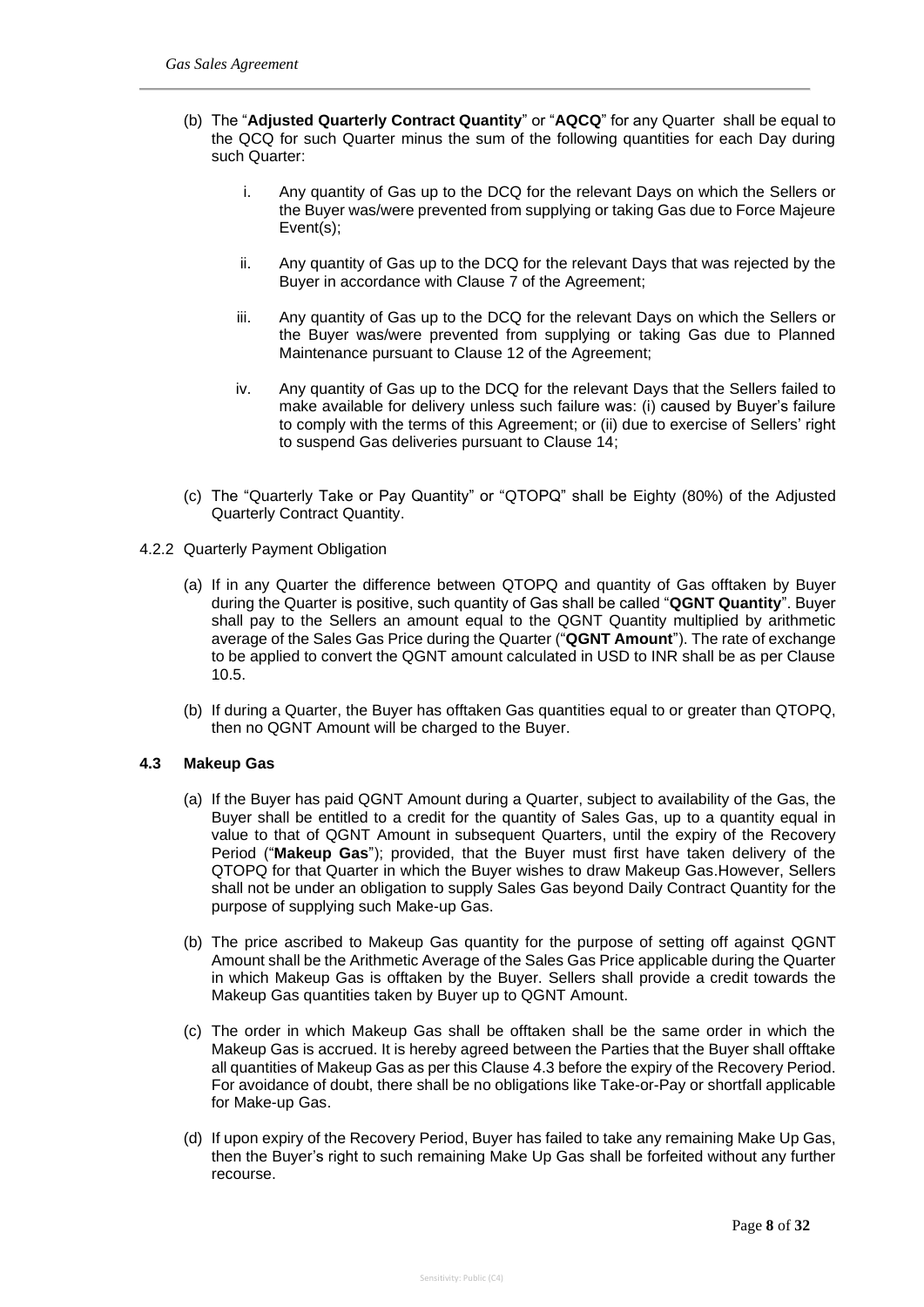### **4.4 Additional Gas Quantity and Supplies**

- (a) In case the Sellers have any "**Additional Gas Quantity**" or "**AGQ**" available at the Delivery Point over and above the DCQ, Sellers may make it available to the Buyer for supplies at the Delivery Point for any Day, subject to acceptance of the Buyer. Sellers shall use reasonable endeavors to supply, and Buyer shall use reasonable endeavors to offtake this Additional Gas Quantity at the Delivery Point. Such quantities of Gas supplied by Sellers and off taken by Buyer towards AGQ at the Delivery Point shall be termed as "**Additional Gas Supplies**" or "**AGS**")
- (b) For avoidance of doubt, unless expressly agreed otherwise between Sellers and Buyer, any quantities of Gas delivered by Sellers and offtaken by Buyer on any Day shall first fulfill the obligation towards DCQ and any additional quantities of Gas supplied by Sellers and offtaken by Buyer over and above DCQ shall be towards AGQ.
- (c) Notwithstanding anything to the contrary in the Agreement, the provisions of Clause 4.2 "Take or Pay Obligation", Clause 4.3 "Makeup Gas", Clause 4.5 "Shortfall Gas and Shortfall Penalty" of this Agreement shall not be applicable on AGQ at any time. For the avoidance of any doubt in this regard it is hereby expressly clarified that unless agreed otherwise; all the other terms and conditions including Sales Gas Price under this Agreement shall be applicable to AGQ.

### **4.5 Shortfall Gas and Shortfall Penalty**

- (a) In any Quarter, if the Sellers fail to supply Eighty percent (80%) of the QCQ for reasons other than the sum of the following quantities for each Day during such Contract Quarter:
	- (i) any quantity of gas up to the DCQ for the relevant Day that Sellers failed to supply due to Force Majeure of Parties;
	- (ii) any quantity of gas up to the DCQ for the relevant Day which a Party did not nominate or schedule due to Planned Maintenance of Parties, subject to Clause 12 of the Agreement;
	- (iii) any quantity of Gas up to the DCQ for the Days on which the Sellers fail to supply or the Buyer fails to offtake for reasons not attributable to the Sellers during that **Quarter**

then, the positive difference, if any, between Eighty percent (80%) of the QCQ (after adjusting quantities of Gas under Clause 4.5 (a) (i), (ii) and (iii)) and the quantity of Sales Gas supplied by the Sellers during the Quarter shall be classified as the "**Quarterly Sellers Supply Deficiency**". The Sellers shall pay the Buyer a penalty on the Quarterly Sellers Supply Deficiency in that Quarter ("**Quarterly Shortfall Penalty**"). The Quarterly Shortfall Penalty for any Quarter shall be an amount equal to Quarterly Sellers Supply Deficiency in that Quarter multiplied by Ten percent (10%) of the arithmatic average Sales Gas price in USD/MMBTU on GCV basis during that Quarter. The rate of exchange to be applied to convert the Shortfall Penalty amount calculated in USD to INR shall be as per Clause 10.5. The Quarterly Shortfall Penalty shall be Buyer's sole remedy for Sellers' failure to make available Sales Gas available for delivery under this Agreement.

(b) The Quarterly Shortfall Penalty shall be set off against the value of invoice for the quantities off-taken by the Buyer in the Quarter or subsequent Quarters, or in case there is no quantities off-taken by the Buyer, the Quarterly Shortfall Penalty shall be paid to the Buyer.

## **4.6 Stabilization Period**

4.6.1 The initial duration of fifteen (15) days from the Start Date shall be called as "Stabilization Period" under this Agreement. During the Stabilization Period the provisions of Clause 4.2 "Take or Pay Obligation", Clause 4.3 "Makeup Gas" and Clause 4.5 "Shortfall Gas" of this Agreement shall not be applicable. For the avoidance of any doubt in this regard, it is hereby expressly clarified that unless agreed otherwise all the other terms and conditions including Sales Gas Price under this Agreement shall be applicable during Stabilization Period.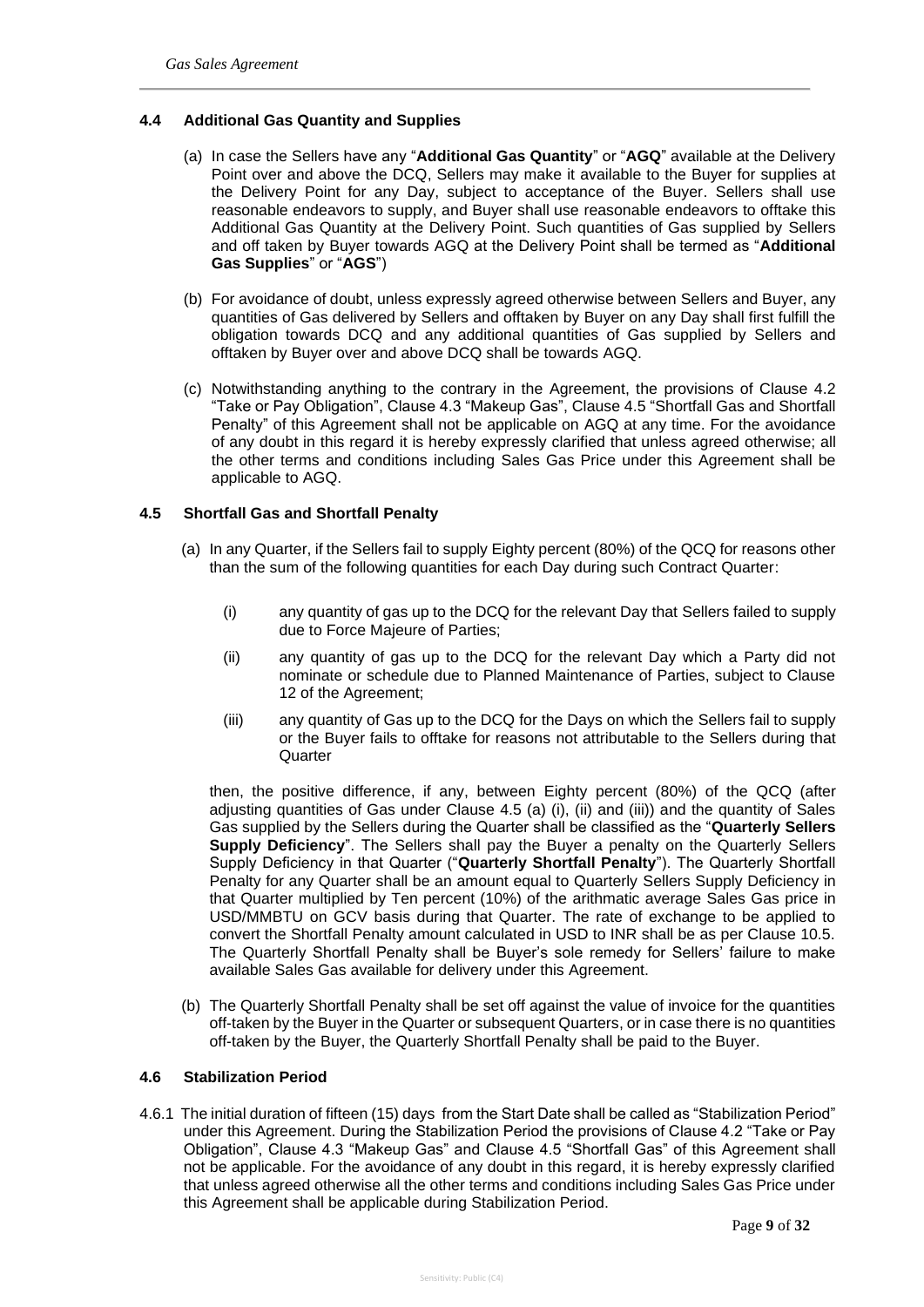## **5. ALLOCATION, NOMINATION AND SCHEDULING PROCEDURE**

- 5.1 The Sellers shall provide Daily Contract Quantity to the Buyer on quarterly basis as per Clause 4.1 of this Agreement.
- 5.2 The Sellers shall no later than 15<sup>th</sup> Day of each Month inform Buyer about the estimated quantity of Sales Gas available for sale at the Delivery Point for each day of the immediately succeeding Month ("**Sellers Scheduled Quantity (SSQ)**").
- 5.2 The Buyer shall no later than 18<sup>th</sup> Day of each Month inform the Sellers, of the quantity that it wishes to offtake and purchase for each day of the immediately succeeding Month ("**Buyer Nominated Quantity (BNQ)**") as per the Sellers's Scheduled Quantity format provided by the Sellers. In case the BNQ is not received by 18<sup>th</sup> Day of each month, SSQ shall be regarded as deemed BNQ.
- 5.3 In case Sellers wish to supply and Buyer wishes to offtake AGQ or Make up gas through the course of the month, Sellers may revise the Sellers' Scheduled Quantity and Buyer may revise the Buyer Nominated Quantity before the start of the Day.
- 5.4 The actual quantity of Gas supplied by the Sellers and offtaken by Buyer at the end of each Day shall be between ninety-eight percent (98%) and one hundred and two percent (102%) of the Buyer Nominated Quantity and shall be considered as Sales Gas. Sales Gas shall be used for invoicing as per Clause 10 of this Agreement.

## **6. DELIVERY POINT**

- 6.1 Sales Gas shall be made available for delivery by the Sellers to Buyer at the Delivery Point in accordance with and subject to terms and conditions of this Agreement and Buyer shall ensure receipt, offtake and transportation of Sales Gas from the Delivery Point to the Buyer's Faciltiies.
- 6.2 Title of the Sales Gas shall be transferred to the Buyer at the Delivery Point
- 6.3 All the Risk of the Sales Gas shall pass on to the Buyer at the Delivery Point.
- 6.4 The Buyer shall make all proper and adequate arrangements for receiving the Sales Gas at the Delivery Point at its own risk and cost, including transportation of Sales Gas from the Delivery Point onwards and in the event that any defect arises in such arrangements, the same shall be promptly rectified by the Buyer. The Sellers' responsibility will cease once Sellers made available Sales Gas for delivery to the Buyer at the Delivery Point, irrespective of whether Buyer offtakes such quantities of Gas at the Delivery Point.
- 6.5 Sales Gas shall be transported from the Delivery Point onwards by means of Buyer's Facilities, to be provided and maintained by the Buyer or Buyer's Transporter.

## **7. SPECIFICATION OF SALES GAS AND DELIVERY PRESSURE**

- 7.1 The quality of Sales Gas to be delivered by the Sellers to the Buyer shall conform to the specifications provided in Annexure – 3 hereto (**"Specification"**).
- 7.2 The Sellers shall deliver Sales Gas at the pressure sufficient to allow the Sales Gas to enter the Buyer's Transporter's Facilities but in no case shall Sellers be under obligation to maintain the pressure higher than 45 barg at Delivery Point ("**Delivery Pressure**").
- 7.3 If the Sales Gas supplied does not conform to Specification or Delivery Pressure and the Buyer is willing to take the Sales Gas or has already offtaken such Sales Gas, the price applicable for such Sales Gas shall be as per Sales Gas Price.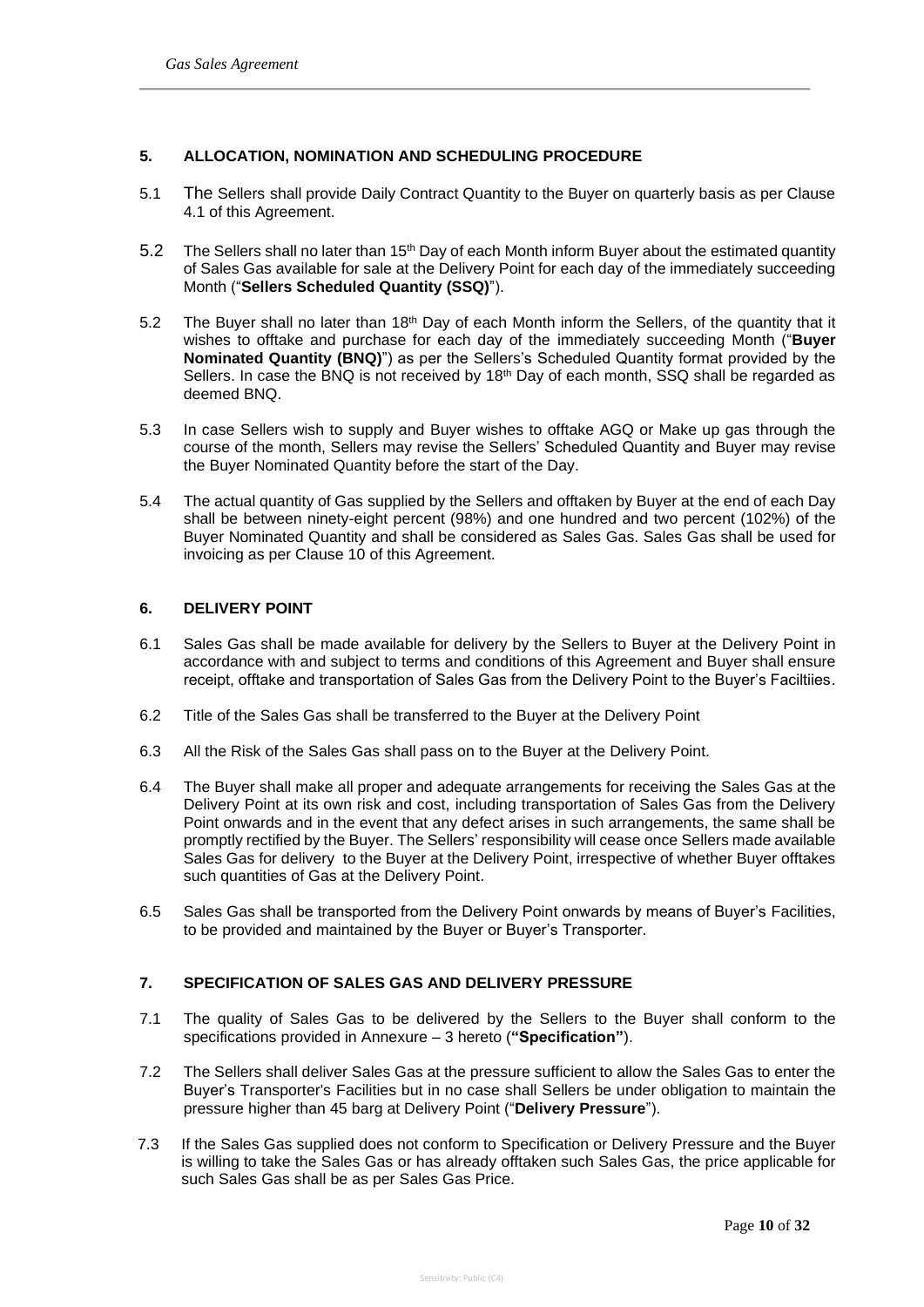- 7.4 Buyer shall use all reasonable endeavours to accept delivery of any sales gas that does not conform to Specification or Delivery Pressure but if after using its reasonable endeavours the Buyer is unable to accept such Sales Gas, then the Buyer may refuse to offtake Gas that does not conform to the Specifications or Delivery Pressure, which shall be the sole remedy available to the Buyer under this Agreement for a failure by the Sellers to supply Gas that does not meet such Specifications or Delivery Pressure.
- 7.5 Any Gas that was rejected by the Buyer in accordance with Clause 7 shall, for the purposes of determining the Shortfall Quantity, be considered as not having been made available by Sellers.

#### **8. MEASUREMENT OF GAS**

- 8.1 The volume of Sales gas supplied under the Agreement shall be measured by the Custody Transfer Meter (CTM) at Delivery Point.
- 8.2 The Sellers shall at end of each Day provide to the Buyer a statement indicating the meter reading for that Day which shall be as per the format provided in Annexure – 5 hereto ("**Ticket**"). If for any reason, the Gas chromatograph is not available, the following procedure shall be adopted:
	- (a) The GCV shall be measured by the Sellers based on sample collected and tested weekly at a third-party laboratory as per ISO 6976. The Gas sample collected shall confirm to ASTM standard.
- 8.3 The Measurement Equipment shall be designed and operated so as to achieve accuracy to within an uncertainty of +/- 2.0% of Volume basis Sales Gas Composition.
- 8.4 Each component of the Measurement Equipment shall be adjusted to operate accurately within the limits referred to in Annexure – 4.
- 8.5 The Pressure Transmitters & Temperature Transmitters of the Measurement Equipment shall be jointly verified to be accurate by the Sellers and the Buyer & / Buyer Transporter once every Month. Meter proving and flow computer validation shall be jointly verified by the Sellers and the Buyer once every quarter.
- 8.6 Sellers and Buyer shall mutually finalize date for carrying out verification of the accuracy of the Measurement Equipment. If the Sellers or Buyer at any time desire a special test of Measurement Equipment or any part of it, they shall notify the other party in writing, and Parties shall cooperate to secure a prompt test. The cost of such verification shall be borne by the Party requesting such special test.
- 8.7 If on joint verification/ third party validation the Measurement Equipment registers a variation of outside the accuracy limits as defined under Annexure  $-4$  of this Agreement or if the meter is out of service or fails, stops or breaks down, the following procedure in order of priority, whichever is feasible for arriving at the computation of Sales Gas during the period between the last joint verification/ third party validation, failure, stoppage or breakdown and present one shall be followed:
	- a) By correcting the error if the percentage of error is ascertainable by a calibration/ validation, test or mathematical calculation, or
	- b) In default thereof by estimating the value of Gas delivered by comparison with deliveries during period under similar conditions when the meter was registering accurately.
- 8.8 The period to which the above corrections shall apply shall be as under:
	- (a) If any period during which the meter is out of service or fails, stops or breaks down is known or agreed upon, that shall be the period to which the correction shall be applied.
	- (b) If the period is not known, the correction shall be made for a period equal to half of the time elapsed since the date of the preceding joint verification/ third party validation.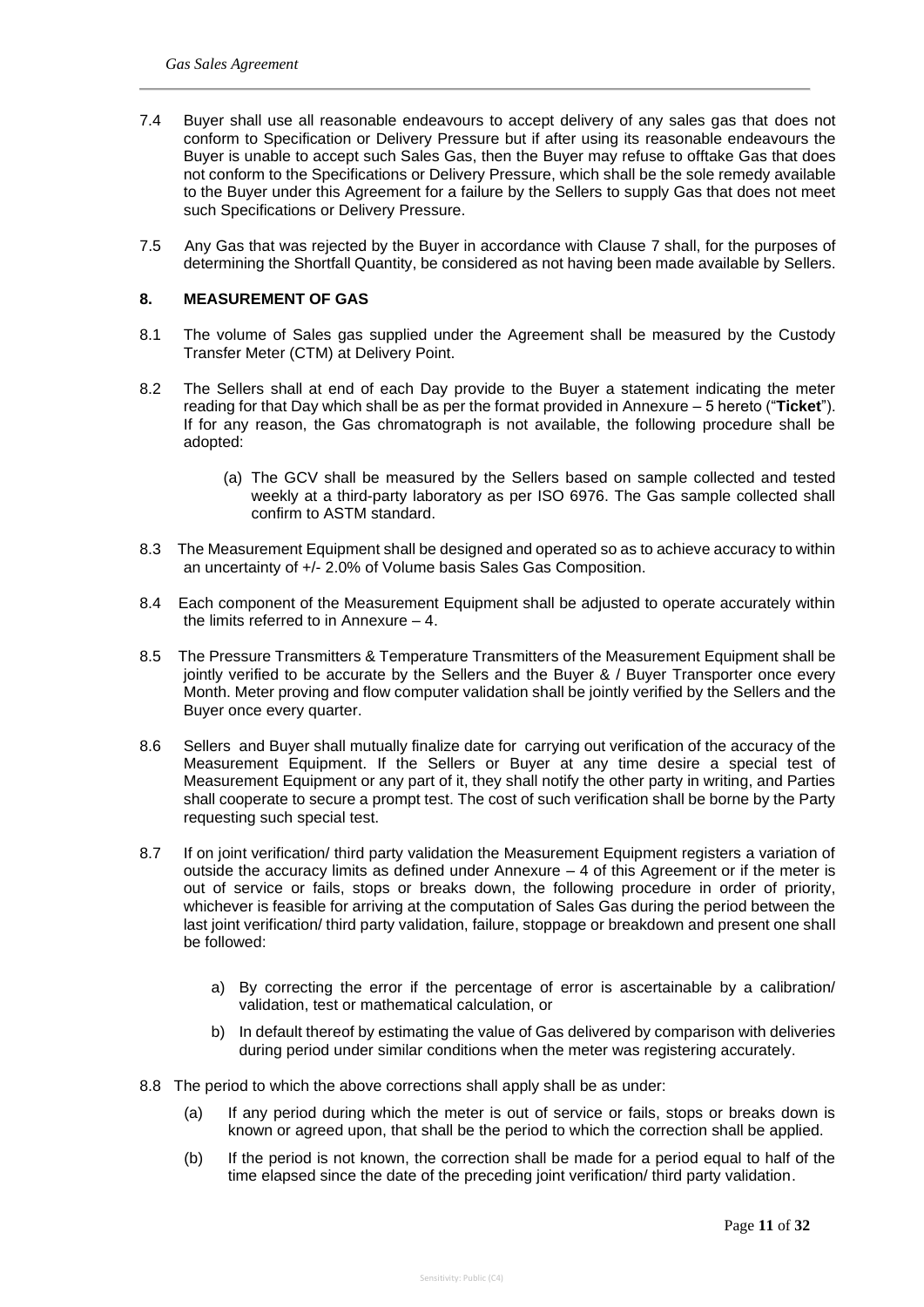8.9 If Buyer has reasonable doubt about the proper working of the Measurement Equipment, the Buyer may request the Sellers to re-calibrate, validate or prove the equipment unless such Measurement Equipment was the subject of a recalibration or validation within the previous thirty (30) days or such other mutually agreed period whether or not requested by Buyer. Buyer shall not withhold the payments to Sellers under the Agreement pending action on Buyer's request for such re-calibration, validation or proving of the equipment or the final result of such calibration, validation or proving. The cost of such calibration, validation or proving shall be shared by the Buyer and Sellers if the percentage of inaccuracy is found to be beyond +/- 2%, but the cost of such calibration, validation or proving shall be borne by Buyer if the percentage of inaccuracy is no greater than +/- 2%.

### **9. SALES GAS PRICE**

- 9.1 Buyer shall pay to the Sellers the Sales Gas Price for the quantity of Sales Gas supplied at the Delivery Point under this Agreement as per the following calculation:
	- **A. Sales Gas Price** on monthly basis in US\$/ MMBTU (on GCV basis) rounded to 3 decimals shall be calculated as lower of:
	- **i. Platts LNG WIM + 1.0**

### **ii. 16.67% of Average Brent Price + P**

where,

**"P**" shall be ……… US\$/ MMBTU (on GCV basis) quoted as per the final price bid of the Buyer at which the gas volumes were awarded in CB Gas E-auction (RFP/CB/OS-2/2022/1);

"**Platts LNG WIM**" for any month shall be equal to the value of DES West India up to three (3) decimal places published under the category "Previous month average" below the heading "Daily Cumulative Averages and Monthly Averages" [Platts Code AAWIC03] in United States Dollar ("USD") per MMBTU on GCV basis under the S&P Global Platts LNG Daily available for the last publication day of the month immediately preceding to the month during which Sales Gas shall be delivered. For example, the Platts LNG WIM for the month of December 2021 can be referred to in the Platts LNG Daily Report dated  $30<sup>th</sup>$  Novemeber 2021 under "Previous month average";

"**Average Brent Price**" for any month shall be the arithmetic average up to three (3) decimal places of the mean values of the high and low assessments of the benchmark crude oil "Dated Brent" (Platts Code: PCAAS00) as published in "Platts Crude oil Marketwire" in United States Dollar ("USD") per barrel for each Day of the preceding month to the month during which Sales Gas shall be delivered

**B.** Floor price as per following: Notwithstanding the value calculated in A, the Sales Gas Price for any month shall not be lower than

#### **APM**

where,

"**APM**" shall mean gas price issued by the Petroleum Planning & Analysis Cell from time to time under the New Domestic Natural Gas Pricing Guidelines, 2014, issued by the Ministry of Petroleum & Natural Gas ("MoPNG"), Government of India, (Ref No.22013/27/2012-ONG D.V.) on 18<sup>th</sup> October 2014. Any directive, instruction, order, clarifications etc. of the MoPNG / Government of India issued from time to time in respect of gas price shall be applicable and such gas price shall be payable by the Buyer for gas supplies under this Agreement. Any revision in gas price resulting from such directive, instruction, order, clarifications etc. shall be applicable from the date as specified therein, whether retrospective or prospective.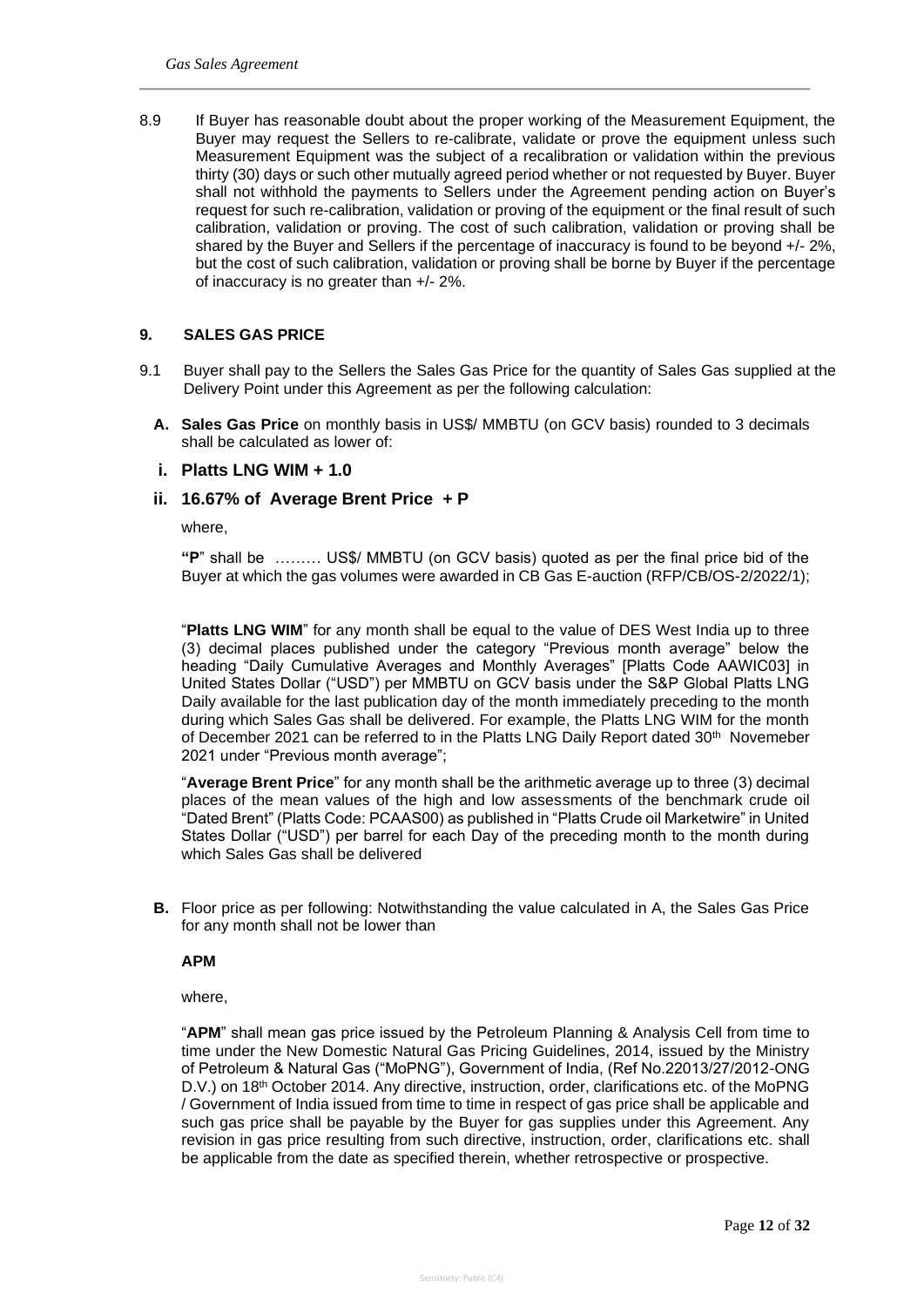**C.** The Gas Sales price indicated above is exclusive of all applicable taxes, duties and transportation tariffs payable by the Buyer. Responsibility to pay any such applicable taxes, duties, transportation tariffs charges lies fully and exclusively upon the Buyer.

## **10. BILLING AND PAYMENT**

- 10.1 Based on the Tickets for the Fortnight during which Sales Gas was supplied, within three (3) Days from the start of the succeeding Fortnight, the Sellers' Representative shall raise an invoice on the Buyer for the quantity of Sales Gas delivered to the Buyer at the Delivery Point in the preceding Fortnight.
- 10.2 The invoice for each Fortnight shall set out among other things:
	- (a) the quantities of Sales Gas delivered to the Buyer (in SCM and MMBTU) including AGS if applicable;
	- (b) QGNT Quantity, QGNT Amount, Make up Gas and Quarterly Sellers Supply Deficiency, Quarterly Shortfall Penalty (only in 1<sup>st</sup> Fortnight invoice of every Quarter) as the case may be if applicable;
	- (c) the Daily Gross Calorific Value of Sales Gas referred above in Kilocalories per SCM;
	- (d) the amount of taxes, if any, payable by the Buyer on the Sales Gas delivered during the Fortnight;
	- (e) the interest on delayed payment for previous invoices, if any.
- 10.3 Invoicing shall be done on Fortnightly basis and the Buyer shall make the payment on or before the "**Due Date**" which shall be 22nd of every Month for the supplies made during the first Fortnight and  $7<sup>th</sup>$  of every succeeding Month for the supplies made during the second Fortnight of any Month.
- 10.4 Invoices for the supply of Sales Gas to the Buyer shall be raised in United States Dollars (USD) and payment shall be made by Buyer in full in Indian Rupees (INR) to Vedanta, ONGC and TPL to the credit of their designated accounts with a bank in India (in relation to their respective and cumulative Participating Interest share(s) not exceeding 100% in aggregate as set out in the Sales Gas invoice from time to time).
- 10.5 In relation to payments to be made in INR, the rate of exchange to be applied to convert the invoiced amount in USD to an amount expressed in INR shall be average of the daily exchange rate as published by Financial Benchmarks India Private Limited applicable for the Fortnight during which supply of Sales Gas is made. For the settlement of QGNT amount and Quarterly Shortfall Penalty amount, average of the daily exchange rate for relevant quarter will be considered. The exchange rate so calculated shall be rounded off to two decimal places.
- 10.6 All duties, taxes, levies mentioned in the invoice to be paid to designated bank account mentioned in the invoice in INR by applying exchange rate in accordance with clause 10.5 of the Agreement.
- 10.7 On the Due Date if Buyer's bank is closed but Sellers' banks are open, Buyer will arrange remittance on or before the Due Date. In case, if both Buyer's and Sellers' banks are closed on the said Due Date, the payment can be made on the following day of the aforesaid Due Date. In case, if both the Buyer and Sellers banks are closed for two or more consecutive days, any payment due on the first day shall be made on the day prior to the Due Date of payment and any such payment due on the second or any following day shall be made on the first working day following such closure.
- 10.8 In case Sellers raise the invoice after three (3) Days i.e. after 18<sup>th</sup> of every Month for supplies made during the first Fortnight and after  $3<sup>rd</sup>$  of every Month for supplies made during the second Fortnight then Due Date shall be extended by the number of Day(s) by which invoice has been delayed beyond the stipulated three (3) Days.
- 10.9 If the Buyer has a bona fide dispute as to any amount, quantity, value or sum mentioned in an invoice (the "**Disputed Item**"), the Buyer shall notify the Sellers in writing within seven (7) Days of receiving the invoice. The notice shall specify the Disputed Item and the reasons why the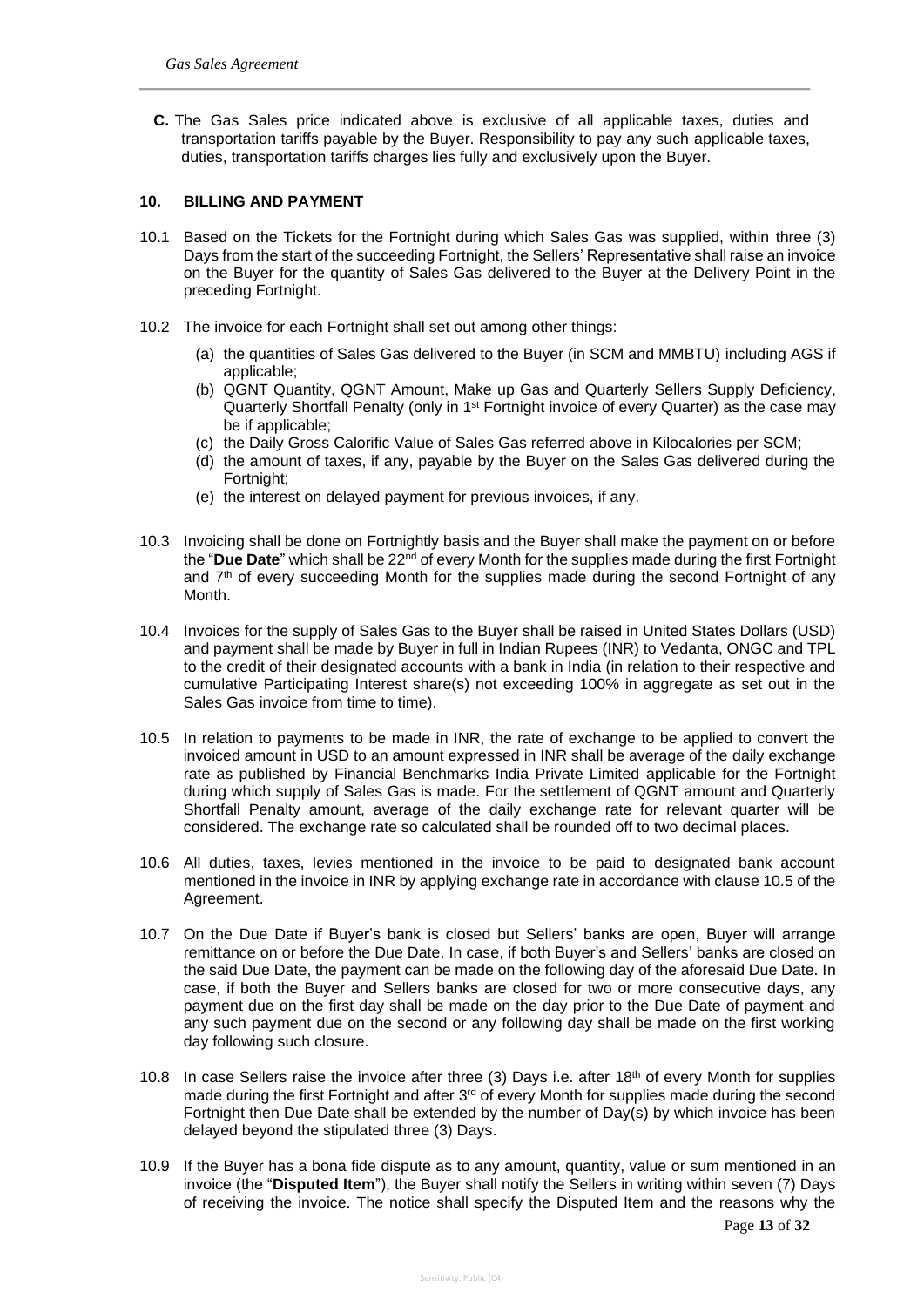Buyer disputes such item. Whether or not any sum is disputed, the Buyer shall make payment of the entire invoice amount as per Clause 10.3.

- 10.10 The Sellers and the Buyer shall resolve the Disputed Item as provided for in accordance with Clause 18. The amount agreed or determined to be due in relation to the Disputed Item shall be paid within fourteen (14) days from the date that the Dispute Item is resolved. If a dispute is decided in favour of Buyer, Sellers shall refund the overpayment within fourteen (14) Business Days following resolution of the Dispute Item and Sellers shall pay interest at the Interest calculated for each day as per Clause 10.11 for the period from the day that the overpayment is made by Buyer until the date of refund by Sellers.
- 10.11 If a Party fails to pay any sum due and owing under this Agreement by the Due Date, the interest on that sum shall accrue from the date when such payment was due, until the date the payment is finally made. The Interest shall be calculated, in the case of INR payments as SBI one month Marginal Cost of Funds based Lending Rate (SBI MCLR) applicable on the due date plus five percentage (5%) points compounded quarterly.

### **11. PAYMENT SECURITY**

- 11.1 The Buyer shall provide to the Sellers as security for its payment obligations hereunder an irrevocable, unconditional, on demand bank guarantee from a reputed bank of good standing, acceptable to the Sellers, in favour of the Sellers, for an amount specified in Clause 11.2 below, in a form provided at Annexure 7, to be in place ten (10) Days prior to the Start Date.
- 11.2 The amount of the guarantee to be provided and maintained under Clause 11.1 above shall be thirty (30) Days equivalent Gas supplies to Buyer and shall be determined as follows:

Bank guarantee amount (in United States Dollar) = [(Awarded Sales Gas Volume (in scm) \* 9,700 kcal/scm/ 252,000) MMBTU] \* [Sales Gas Price (plus all applicable taxes and duties)] \* [30 Days]. The exchange rate to be used for purpose of calculating the Bank Guarantee amount in INR for Sellers shall be the rate published by Financial Benchmarks India Private Limited on the Day prior to issuance of the Bank Guarantees. The Sales Gas Price to be considered for the purpose of calculating the amount of Bank Guarantee shall be the average Sales Gas Price calculated for preceding three (3) Months' period.

- 11.3 Bank Guarantee shall be submitted at the time of execution of this Agreement or ten (10) days prior to the Start Date whichever is later and shall be valid uptil a period of one (1) Month from End Date. Sellers may request for renewal of the BG during the term of this Agreement so as to ensure uninterrupted coverage to the Sellers for thirty (30) days equivalent Gas supply.
- 11.4 The Sellers shall have the right to invoke, in part or in full, the respective Bank Guarantee on account of a failure of the Buyer in meeting its payment obligations under this Agreement.

#### **12. PLANNED, UNPLANNED AND EMERGENCY SHUTDOWN**

12.1 Both the Sellers and the Buyer shall notify the other Party at least one (1) Month in advance (except in case of emergency or operational necessity) in the event that they wish to carry out maintenance work on their respective facilities and of any interruptions in Sales Gas delivery or offtake. The Parties shall be relieved of their respective obligations to deliver or to receive Gas for a period required for planned maintenance for an aggregate of Twenty (20) Days per Contract Year ("Planned Maintenance") each for the Buyer and the Seller. In case Contract Year is less than 365 days, the Planned Maintenance period shall be reduced on pro-rata basis.

#### **13. TAXES**

13.1 The Buyer shall be responsible for the payment of all taxes, levies, duties or similar fees or charges imposed in connection with, or related to, the purchase or delivery of Sales under this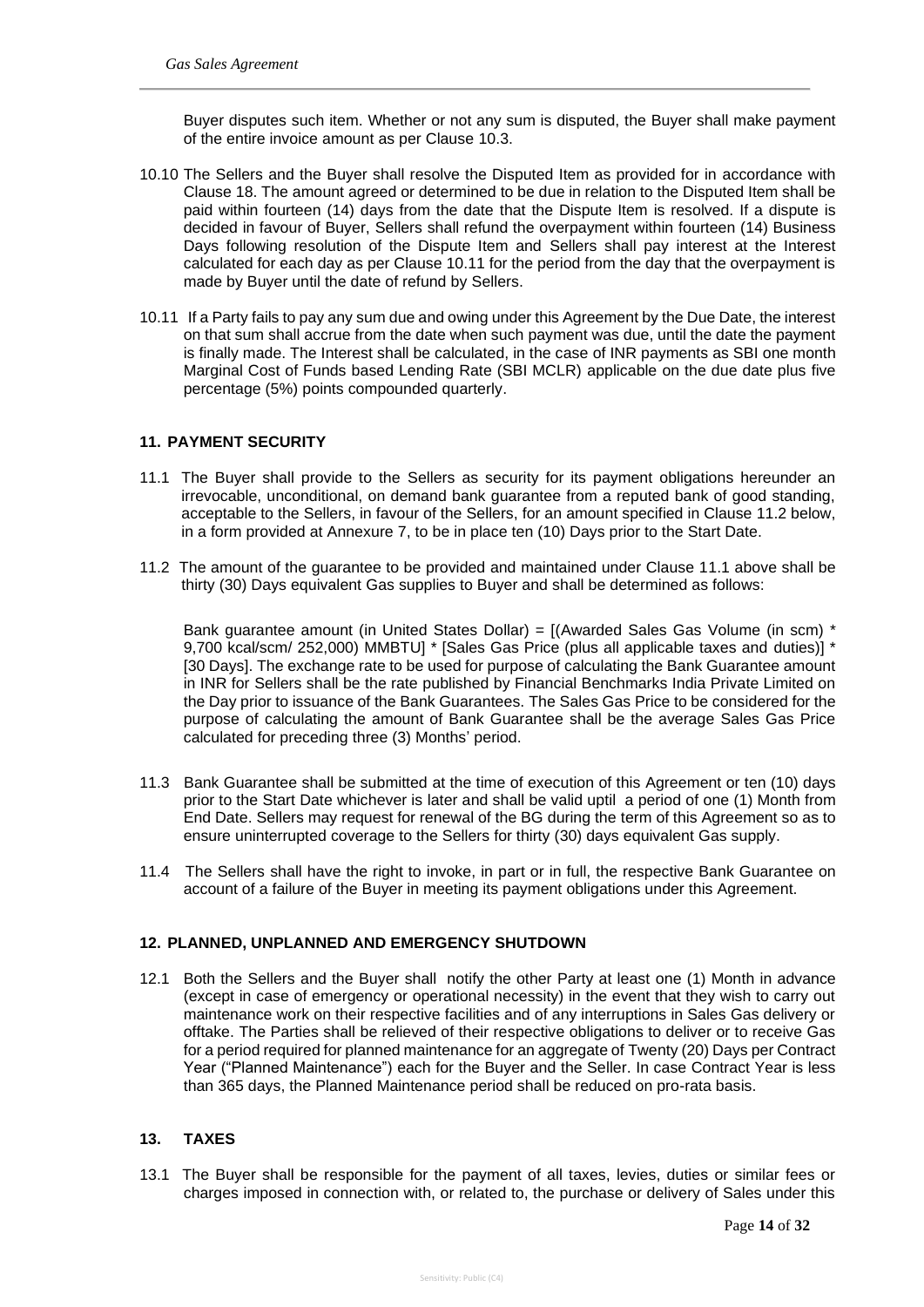Agreement and any payments made under this Agreement. The Buyer shall indemnify, defend, and hold harmless each of the Sellers in respect of such taxes, levies, duties or similar fees or charges.

13.2 The Buyer shall reimburse the Sellers of all taxes, levies, duties or similar fees or charges and surcharge thereon or any other taxes payable to Government of India, a state Government or local authority on account of the sale of Sales Gas to the Buyer provided proper tax invoice has been raised by Sellers to Buyer. For avoidance of doubt, Buyer shall be liable to re-imburse the Sellers, Taxes related to Sale of Gas and shall not be liable to pay any taxes / levies related to upstream operation of Sellers.

### **14. SUSPENSION AND TERMINATION**

- A. Suspension: Without prejudice to any other rights and remedies, Sellers may suspend delivery of Gas, upon five (5) Business Days' notice to Buyer, in any of the following circumstances: (i) Buyer's failure to make payments in full when due; (ii) Buyer's failure to establish, maintain or renew the Bank Guarantee as required herein; (iii) where suspension is required due to Law or in the event of any defect or unsafe operation in the Buyer's Facilities or downstream of the Delivery Point; (iv) Buyer's breach of its representations set out under this Agreement; (v) Buyer's breach of Anti Bribery obligations set out under this Agreement; or (vi) the occurrence of any termination event under Clause 14(B) (and without, for the avoidance of doubt, any need to await the expiry of any notice, cure or grace period provided for therein). (vii) if the Buyer, its Affiliates, or associated persons (as defined in Companies Act 2013) become a Restricted Party. Upon and for the duration of such suspension, Sellers shall be relieved of their obligation to make Gas available for delivery to Buyer under this Agreement, but Buyer shall not be discharged of any of its obligations under this Agreement including Buyer's obligations to take and pay for or pay for if not taken a quantity of Gas at least equal to the Take or Pay Quantity for the relevant Contract Year, except for event mentioned under Clause 14(A)(iii). Sellers shall resume delivering Gas as soon as reasonably practicable following the cure of the events listed above and in any case within forty-eight (48) hours of such cure.
- B. This Agreement may be terminated by the Sellers if the Buyer:
	- (a) fails to pay any amount in full within thirty (30) days after the due date
	- (b) commits any material breach of this Agreement, and if that breach is capable of remedy, fails to remedy such breach within thirty (30) Days of receipt of written notice from the Sellers of that breach; or
	- (c) fails to remedy within five (5) days following suspension of the Agreement in accordance with clause 14(A)(ii) in the event the Bank Guarantee as required herein has expired.
	- (d) becomes insolvent or bankrupt or makes a composition or arrangements with its creditors; is wound up or a resolution for its winding up is made (other than for the purposes of an amalgamation or reconstruction while solvent); has a liquidator, provisional liquidator, receiver, administrator or an administrative receiver or manager of its business or undertaking appointed, then the Sellers may, without prejudice to any claim, remedy, suit or right of action that the Sellers may have against the Buyer, terminate this Agreement by giving at least ninety (90) Days' notice in writing to that effect;
- C. Without prejudice to any claim, remedy, suit or right of action the Sellers may have against the Buyer, Sellers shall have the right to terminate this Agreement upon five (5) Days' notice to Buyer (or such shorter period as may be necessary in the circumstances) upon expiry or termination of the PSC or cancellation of any or all the applicable petroleum mining lease(s).
- D. This Agreement may be terminated by the Buyer, if the Sellers or any one or more of them: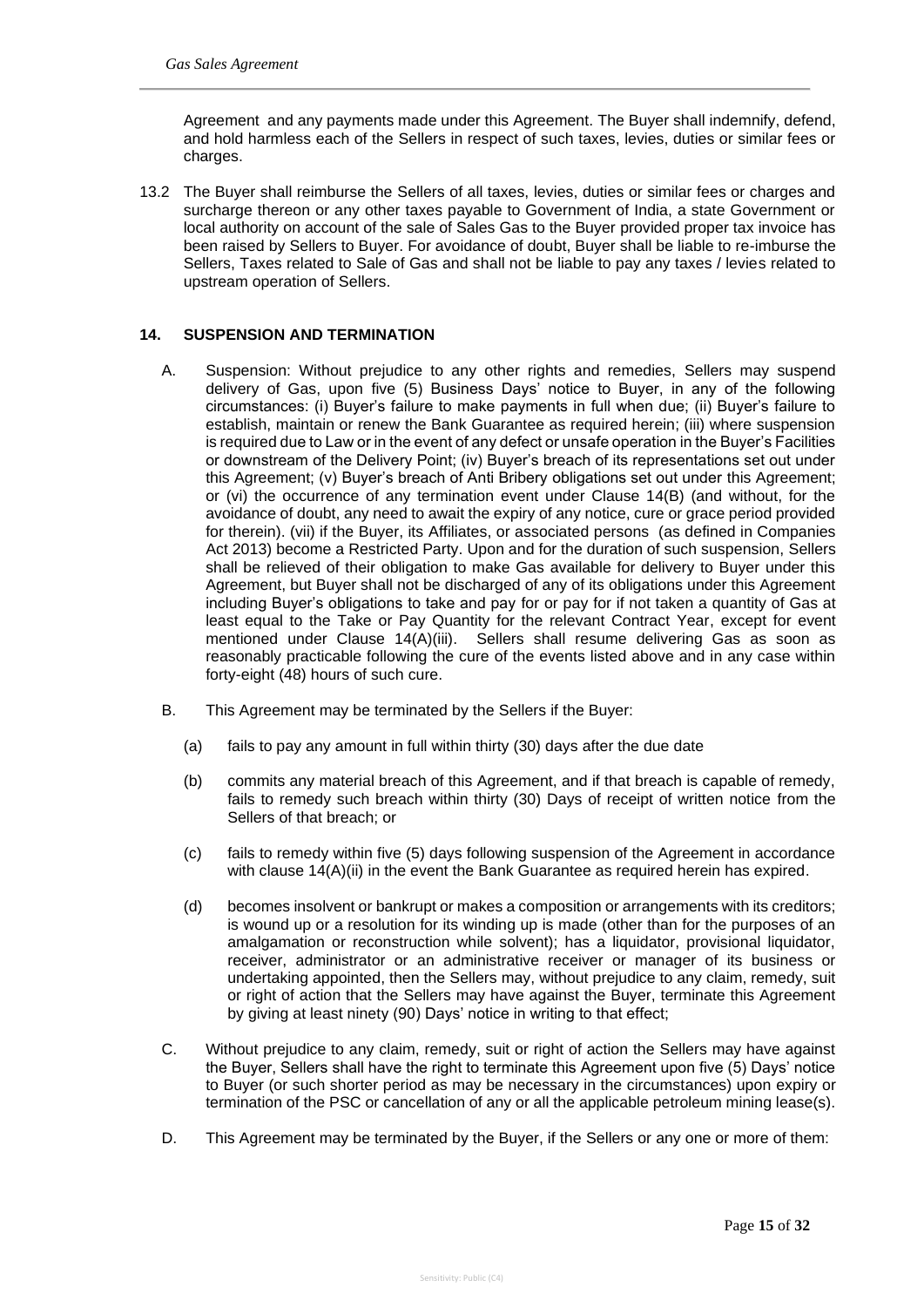- (a) commits any material breach of this Agreement, and if that breach is capable of remedy fails to remedy that breach within thirty (30) Days of receipt of notification in writing from the Buyer of such breach; or,
- (b) becomes insolvent or bankrupt or makes a composition or arrangements with its creditors; is wound up or a resolution for its winding up is made (other than for the purposes of an amalgamation or reconstruction while solvent); has a liquidator, provisional liquidator, receiver, administrator or an administrative receiver or manager of its business or undertaking appointed, then the Buyer may, without prejudice to any claim, remedy, suit or right of action that the Buyer may have against the Sellers, terminate this Agreement by giving at least ninety (90) Days' notice in writing to that effect;
- (c) Sellers fails to pay any undisputed amount in full within thirty (30) days after the due date of such payment.
- E. The termination of this Agreement shall be without prejudice to the rights and obligations of the Parties up to and including the date of such termination and shall not affect or prejudice any provisions of this Agreement that is expressly or by implication provided to come into effect on, or continue in effect after, such termination.

#### **15. INDEMNITIES**

#### 15.1 **Buyer's Indemnities**

The Buyer shall defend, indemnify and hold each of the Sellers, their Affiliates, contractors, subcontractors and the respective directors, officers, employees and agents of the foregoing ("**Sellers's Personnel**") harmless from and against any and all costs (including legal costs), losses, damages, expenses, demand, claims, actions or suits that they may suffer or incur that relate to the loss, damage or destruction of any of the Buyer's Facilities, or the injury to or death of any of the Buyer's Personnel arising out of or in connection with this Agreement.

#### 15.2 **Sellers's Indemnities**

The Sellers shall defend, indemnify and hold the Buyer, its Affiliates, contractors, sub-contractors and the directors, officers, employees and agents of the foregoing ("**Buyer's Personnel**") harmless from and against any and all costs (including legal costs), losses, damages, expenses, demand, claims, actions or suits that they may suffer or incur that relate to the loss, damage or destruction of any of the Sellers' Facilities or the injury to or death of any of the Sellers' Personnel arising out of or in connection with this Agreement.

#### **16. LIMITATION OF LIABILITIES**

#### 16.1 **Consequential Loss**

Notwithstanding anything contained in this Agreement, neither Party shall be liable to the other Party for any indirect, special, consequential, punitive, and/or exemplary damages or losses arising from any act or omission by that Party relating to this Agreement and each Party (the "**Indemnifying Party**") shall defend, indemnify and hold the other Party (the "**Indemnified Party**") harmless in respect of any and all such indirect, special, consequential, punitive, and/or exemplary damages or losses suffered or incurred by the Indemnifying Party (provided that nothing in this Clause 16 shall relieve any Party from any express obligation under this Agreement to make any payment to another).

#### 16.2 **Mitigation of Losses**

Each Party shall use reasonable endeavours to mitigate or avoid any loss or damage caused by the failure of the other Party to meet its obligations under this Agreement, whether or not such failure is the result of the existence of a Force Majeure event.

#### 16.3 **Application of Indemnities**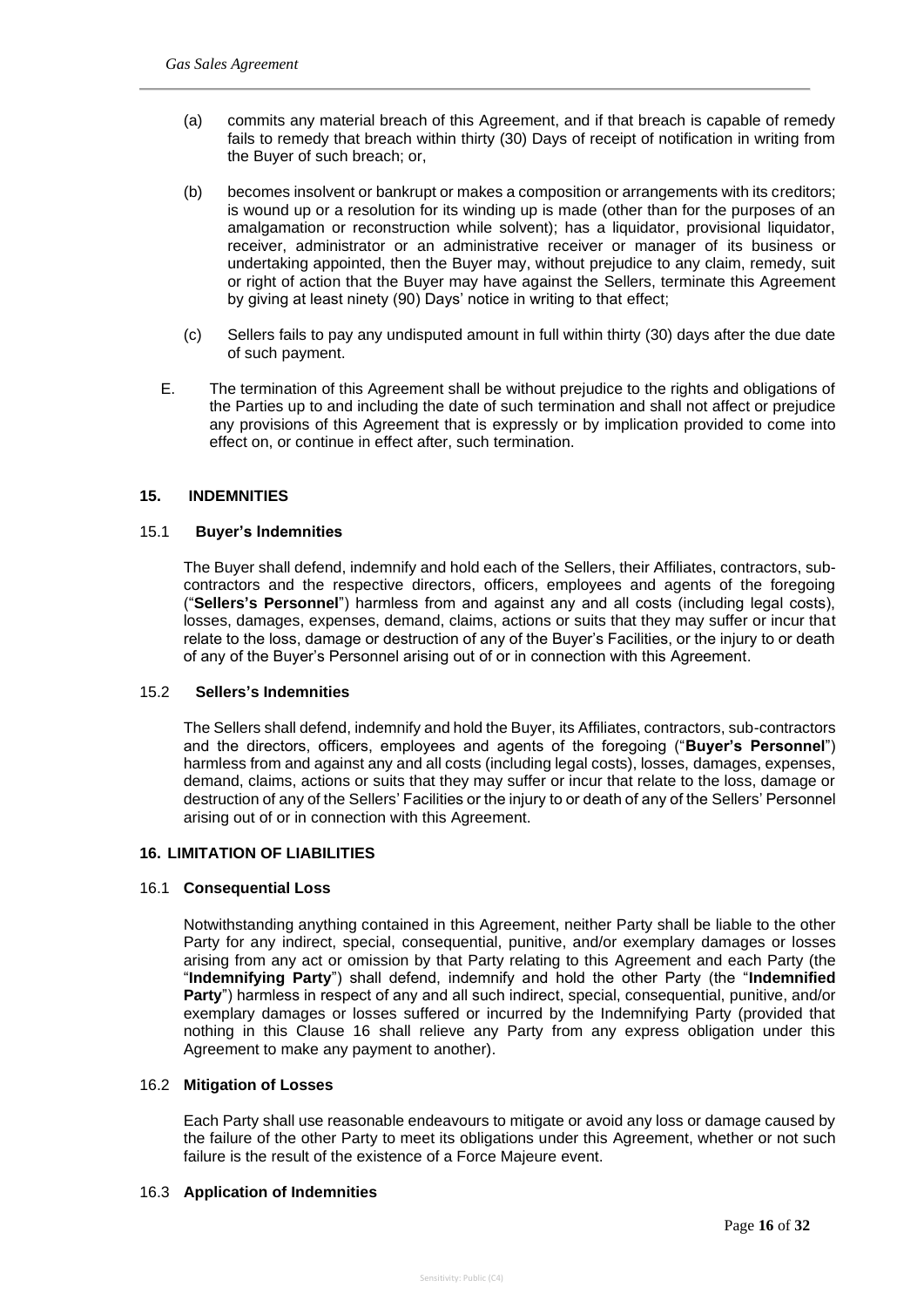All indemnities given pursuant to this Agreement shall apply irrespective of the cause and notwithstanding the negligence or breach of duty (statutory or otherwise) of the Party seeking the indemnity or any other person.

## **17. FORCE MAJEURE**

- 17.1 In the event of any Party being rendered unable by Force Majeure to perform any obligations required to be performed by them under this Agreement, the relative obligation of the Party affected by such Force Majeure shall be suspended over the period during which such cause lasts, except for the payment of monies due under this Agreement.
- 17.2 For the purpose of this Agreement, **"**Force Majeure**"** shall mean any event or circumstance, the occurrence of which is beyond the reasonable control of a Party claiming such a Force Majeure and which directly results in such Party being unable to perform one or more of its obligations under this Agreement, which inability could not have been prevented or overcome by such Party by exercising reasonable foresight, planning and implementation. For the purposes of this Agreement and to the extent that they satisfy the requirements set out in the preceding sentence and subject to the proviso to this definition, Force Majeure shall be limited only to the following events and circumstances:
	- (a) Acts of God such as a flood, an atmospheric disturbance, a cyclone, lightning, a storm, a hurricane, a tornado, an earthquake, a landslide, a washout, soil erosion, subsidence, a fire within the Sellers' or the Buyer's Facilities (as the case may be), explosion, war, embargo, civil or military disturbances which results in the operations located in the Sellers' or the Buyer's Facilities (as the case may be) coming to a complete standstill;
	- (b) an epidemic, plague or quarantine officially declared by a Governmental Authority which results in the operations located in the Sellers' or the Buyer's Facilities (as the case may be) coming to a complete standstill;
	- (c) war (whether declared or not), riot, civil war, insurrection, acts of public enemies or civil disturbance, sabotage, riots, terrorism, revolution, revolt, rebellion or insurrection, exercise of military power;
	- (d) radioactive contamination, or ionizing radiation;
	- (e) any act, order, instruction or rules of the Government of India, which directly affects the ability of performance of the Agreement by either Party, including any act, order, instruction or rules of the Government of India, that even after exercising reasonable foresight and continuous efforts to mitigate by a relevant Party, affects the ability of the Sellers or Buyer to perform its obligations under this Agreement.
	- (f) any events of unrest, disputes and strikes by the Buyer's or Sellers' workmen or other labour working at the Buyer's Facilities or Sellers Facilities;
	- (g) loss or breakage of, freezing or bursting of or serious accidental damage to, or inoperability of the Sellers' Facilities or Buyer's Facilities resulting in partial or complete shutdown of the affected Party; and
	- (h) unforeseen depletion or loss of reservoir or deliverability or any other unforeseen geological complexities resulting into loss of Gas production or other similar causes beyond its reasonable control (which could not have been prevented or overcome by such Party by exercising reasonable foresight, planning and implementation).
- 17.3 Provided that the following events and circumstances, without any limitation, shall not constitute Force Majeure: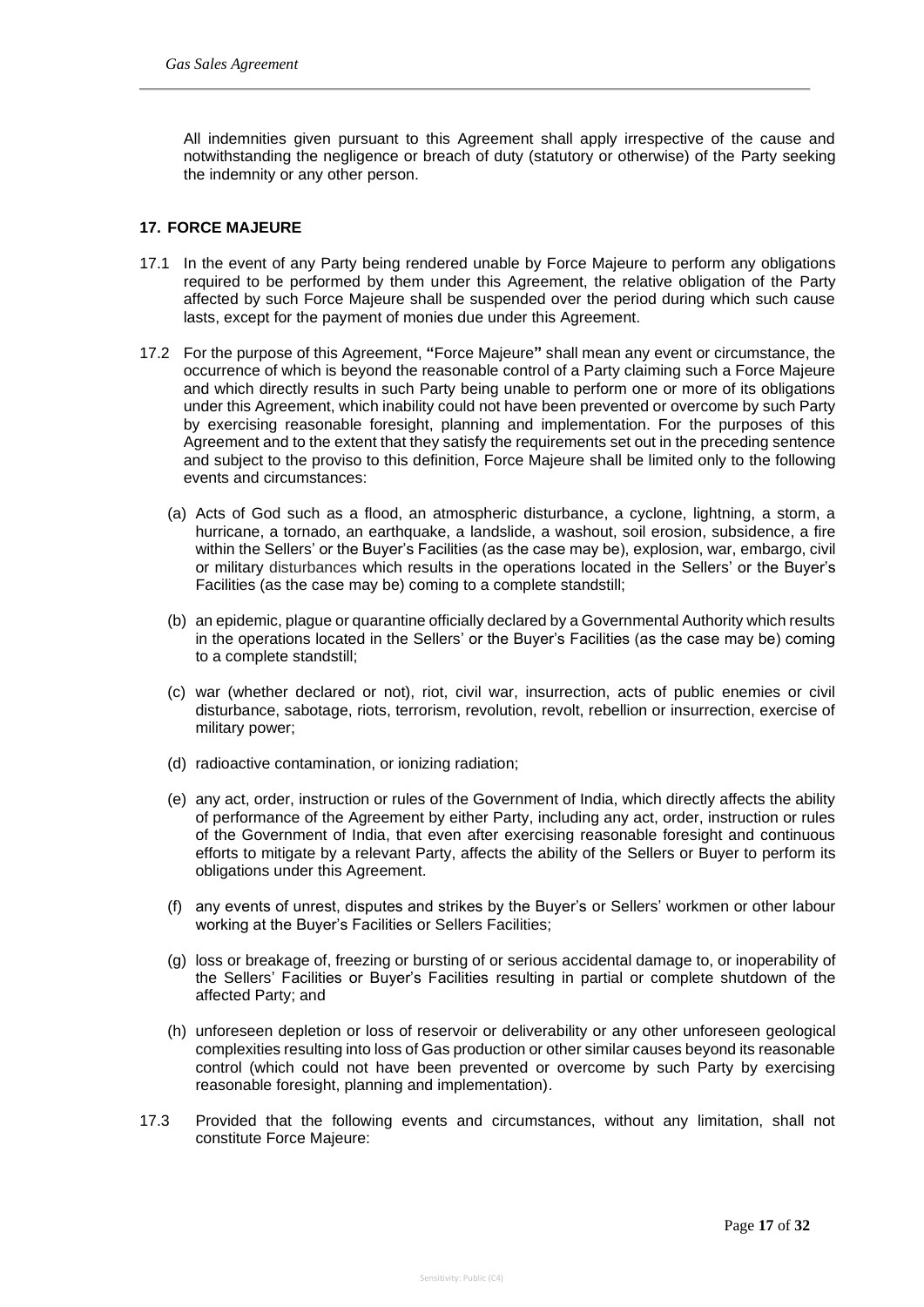- (a) any event or circumstance, which comprises or results from any Wilful Misconduct or gross negligence of the affected Party or any act or omission by the affected Party, which could have been prevented or overcome by the exercise of diligence by the Party claiming Force Majeure;
- (b) changes in market conditions, including changes that directly or indirectly affect the demand for or price of Gas or any other commodity or goods produced or loss of customers or loss of market share; any event or circumstance, which makes the performance of this Agreement uneconomic or commercially impracticable or the financial hardship or the inability of a Party to make a profit or receive a satisfactory rate of return from its operations;
- (c) the inability or the failure of the Party claiming Force Majeure to make payment of any money when due in accordance with this Agreement or the inability or the failure of the Party claiming Force Majeure to raise any financing required in connection with the performance of such Party's covenants or obligations set out in this Agreement;
- (d) the inability or the failure of the Buyer to offtake Gas under this Agreement due to the inability or the failure of the Buyer's transporter to take and accept delivery of Gas at the Delivery Point due to any reasons whatsoever including but not limited to reasons related to specification or composition of Sales Gas;
- 17.4 Where a Party is claiming suspension of its obligations on account of Force Majeure, it shall promptly and in any case no later than (seventy-two) 72 hours after becoming aware of the occurrence of the Force Majeure event, notify the other Parties in writing giving full particulars of the Force Majeure event, the estimated duration thereof, the obligations affected and the reasons for its suspension.
- 17.5 Provided that Party affected by Force Majeure has complied and continues to comply with the obligation of this Clause 17, and subject to the further provisions of this Agreement, the obligations of the Parties under this Agreement due to the extent performance thereof is prevented or impeded by the event of Force Majeure shall be suspended and the Parties shall not be liable for the non-performance thereof for the duration of the period of Force Majeure. The term of this Agreement shall not be extended due to an event of Force Majeure.
- 17.6 Notwithstanding anything in this Clause 17, if an event of Force Majeure occurs, and continues for a period in excess of thirty (30) consecutive Days, and the effect of such event is to reduce the ability of the Sellers to deliver Gas or the Buyer to offtake Gas, then the Parties shall meet and discuss the future course of action to mitigate the effects of the Force Majeure event. In case the Force Majeure continues for a consecutive period of more than one hundred and twenty (120) Days, the Party not relying on the Force Majeure event, except in case of a Force Majeure event mentioned under Clause 17.2.(e), wherein either party, may terminate this Agreement by giving not less than thirty (30) Days' prior written notice to the other following the conclusion of discussions
- 17.7 The Party asserting the claim of Force Majeure shall have the burden of proving that the circumstances constitute valid grounds of Force Majeure under this Clause and that such Party has exercised reasonable diligence and efforts to remedy the cause of any alleged Force Majeure.
- 17.8 Notwithstanding anything to the contrary in this Clause 17, if, at any time during the Term of this Agreement, the Buyer or Sellers is a Government Owned Party, then Buyer or Sellers may not claim an event of Force Majeure for any action or inaction of a Governmental Authority that prevents Buyer or Sellers from complying with any obligation under this Agreement unless such action or inaction applies equally to all public and private entities doing business in India and was not undertaken by the Governmental Authority to benefit Buyer or Sellers.

## **18. GOVERNING LAW AND DISPUTE RESOLUTION**

18.1 Save in respect of any dispute on matters, which are to be referred to expert determination with respect to technical matters only or in respect of any dispute on matters which the Parties otherwise agree shall be referred to expert for determination. Any dispute, controversy,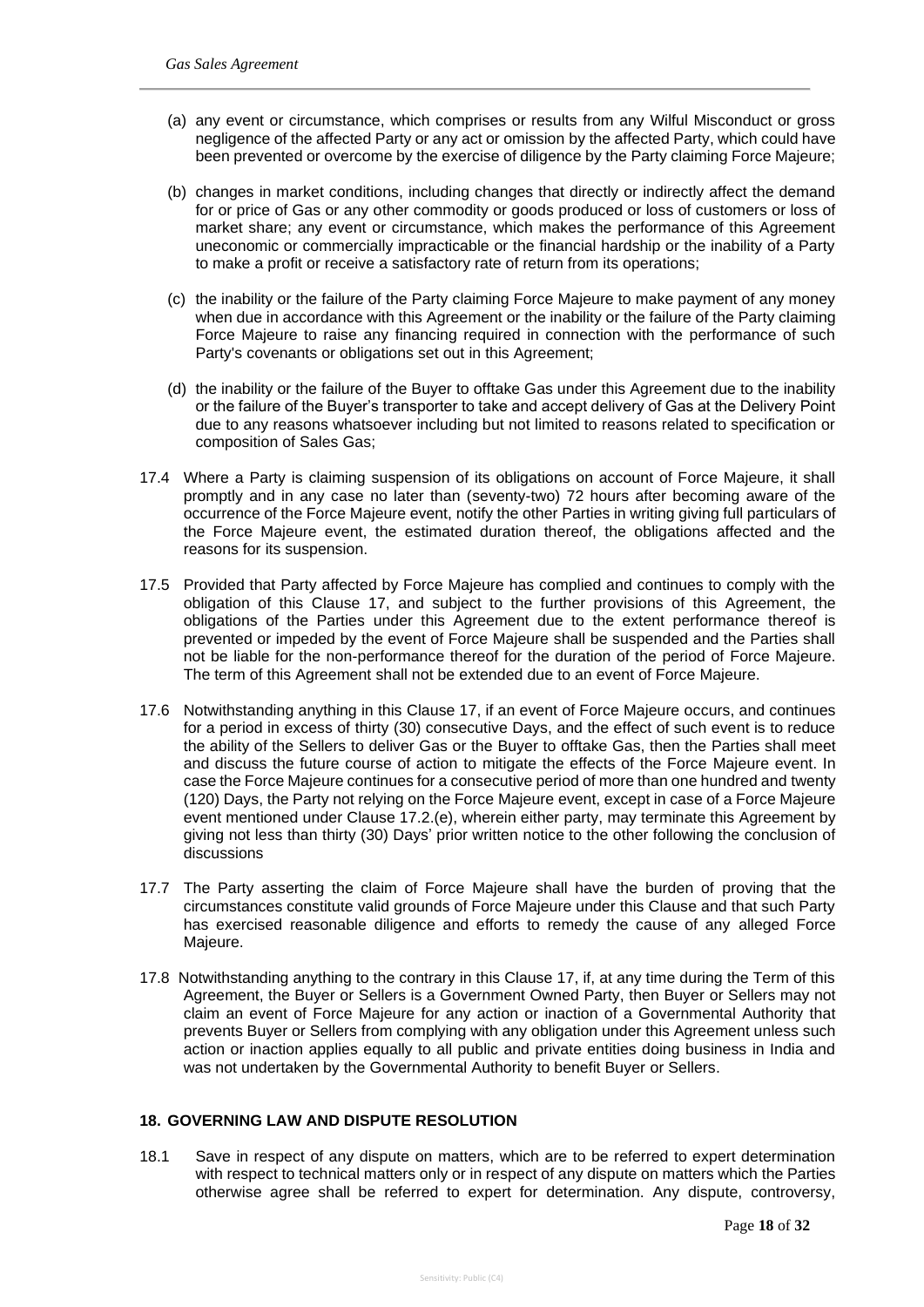difference or claim arising out of or relating to this Agreement or the breach, termination or validity scope thereof, whether in contract, tort, statutory or otherwise ("**Dispute**") shall at the first instance be mutually settled between the Parties within a period of 45 (forty-five) days after giving notice by one Party to the other Party that such Dispute has arisen. In the event of failure of a settlement of any such Dispute, the Dispute shall be referred to and finally resolved by arbitration under the Arbitration and Conciliation Act, 1996 (the "Act") in force at the time such arbitration is commenced. Notwithstanding the provisions of the Act, the procedure for appointment of arbitrator shall be as follows:

- a) If a Dispute is to be settled by arbitration pursuant to clause 18.1, then an arbitral tribunal (the "**Tribunal**") shall be established in accordance with the provisions of this clause 18.1.a). The number of arbitrators shall be 3 (three). Each Party shall nominate an arbitrator within 30 (thirty) days of the date of a request for arbitration, and the two nominated arbitrators shall within 30 (thirty) days of the date of the nomination of the second arbitrator jointly nominate a third arbitrator to act as Presiding Arbitrator of the Tribunal.
- b) If an arbitrator is not nominated within the time limits set out in clause 18.1.a), then either Party may seek that such an arbitrator appointed in accordance with the provisions of the Act.
- 18.2 Conduct of Arbitration
	- a) The seat of the arbitration shall be at New Delhi, India.
	- b) The language to be used in the arbitral proceedings shall be English.
- 18.3 Arbitration Award
	- a) The award rendered in any arbitration commenced under this Agreement shall be final and binding on the Parties.
- 18.4 Governing Laws
	- a) This Agreement shall be governed by and construed in accordance with laws of India. Subject to Clause 18, where reference to courts are allowed under the Arbitration and Conciliation Act, 1996, courts of New Delhi shall have exclusive jurisdiction.

#### **19. CONFIDENTIALITY**

- 19.1 Each Party shall, and shall cause its Affiliates and its and their respective directors, officers, employees, and agents to:
	- (a) keep all information provided in connection with this Agreement strictly confidential; and
	- (b) not, subject to Clause 19.2, disclose or permit the disclosure of such confidential information or any part of it to a third party.
- 19.2 A Party may disclose confidential information, or a part of it, in the following circumstances:
	- (a) with the prior written consent of the other Parties;
	- (b) where the confidential information is, at the time of its disclosure, in the public domain except through a breach of this Agreement or otherwise through the fault of any Party or its directors, Affiliates, employees or agents, as evidenced by printed publication or otherwise;
	- (c) where the confidential information or the Agreement is to be shared with Central or State Government or to Buyer's End Consumer;
	- (d) after its disclosure becomes part of the public domain by publication or otherwise except through a breach of this Agreement or otherwise through the fault of any Party or its directors, Affiliates, employees or agents;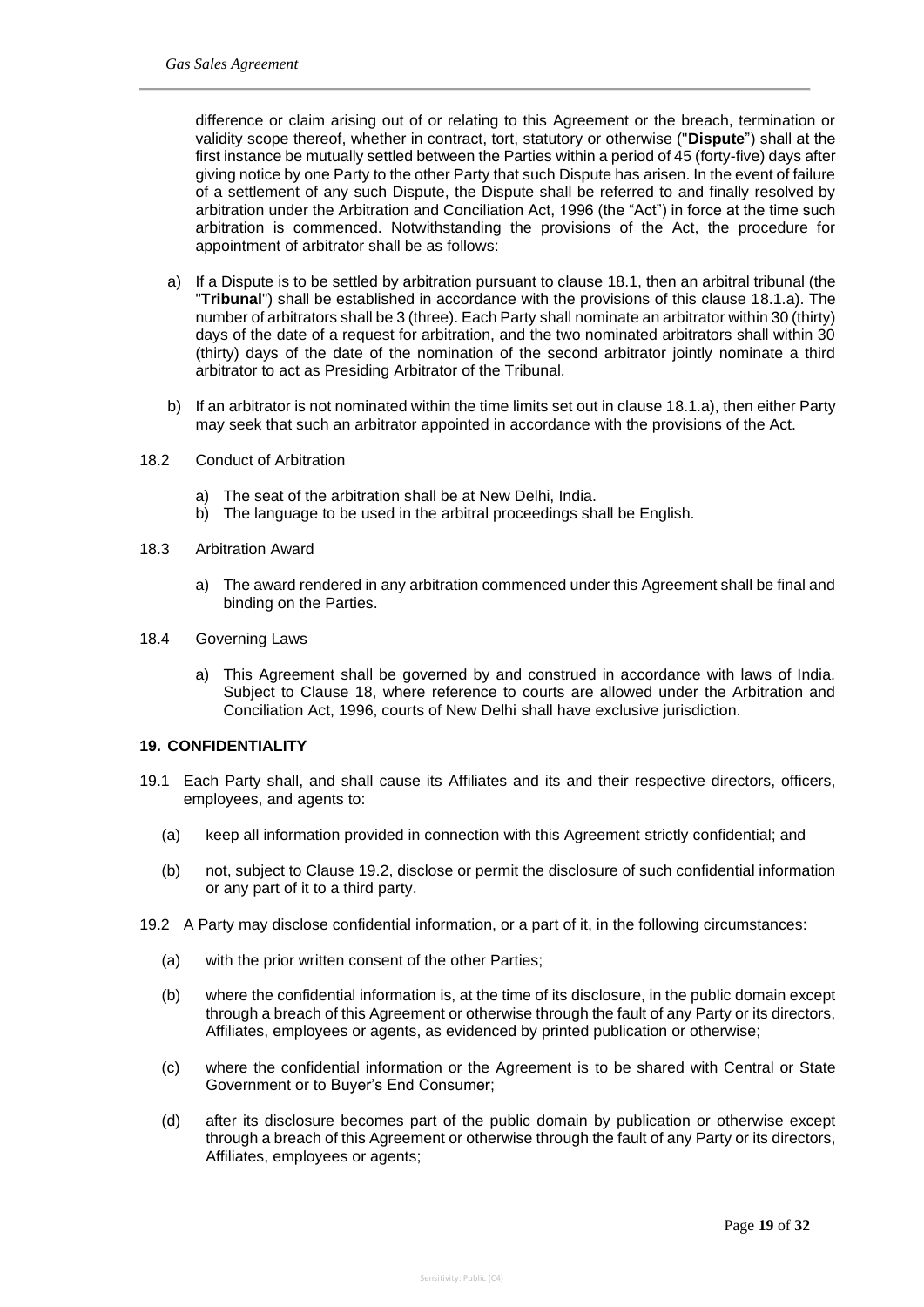- (e) where the confidential information is required to be produced by law or by the order of, or under any contractual relationship with, any Government, State Government or governmental agency or any court or judicial authority of competent jurisdiction or the rules of the stock exchanges on which the shares and other securities of a Party or its Affiliates are listed or of the rules and/or regulations of listing authorities governing the listing of shares or other securities on such stock exchanges and the company whose shares are so listed;
- (f) where the confidential information is obtained by a Party from a third party who is lawfully in possession of such confidential information and is not subject to any contractual or fiduciary relationship which would preclude its disclosure;
- (g) where required by a bank or other financial institution (and its employees, agents and consultants) that is providing finance to the Party wishing to disclose such confidential information in whole or part on the security of a charge or other encumbrance or other such disclosing Party's interest in this Agreement, or its interest in the PSC and/or the JOA, as the case may be, provided, that the bank or financial institution has entered into a written agreement with the disclosing Party agreeing to keep such information disclosed to it as confidential;
- (h) to consultants of the disclosing Party, provided, that the consultant has entered into a written agreement with the disclosing Party agreeing to keep such information disclosed to it confidential; and
- (i) to potential assignees of a Party's interest in this Agreement, its interest in the PSC or its interest in the JOA, provided, that such potential assignee has entered into a written agreement with the disclosing Party agreeing to keep such information disclosed to it confidential.
- 19.3 The provisions of this Clause 19 shall supersede any existing confidentiality agreements between the Parties in respect of the subject of this Agreement and shall survive for a period of three (3) years after the termination of this Agreement.
- 19.4 Notwithstanding anything contained in this Clause 19, a Party may issue public releases or make public announcements concerning the supply and offtake of Sales Gas contemplated hereby.

#### **20. NOTICES**

20.1 Any notice or other communication required or given under this Agreement shall be in the English language and delivered in writing by hand, courier, registered mail, registered airmail, electronicemail or fax, addressed as follows:

## **TO THE BUYER:**

| Kind Attention: |  |
|-----------------|--|

#### **TO THE SELLERS:**

Head Gas Marketing **VEDANTA LTD.** ASF Tower A 362-363, Jwala Mill Rd, Phase IV, Udyog Vihar, Sector 18, Gurugram – 122016. Email : suneet.choraria@cairnindia.com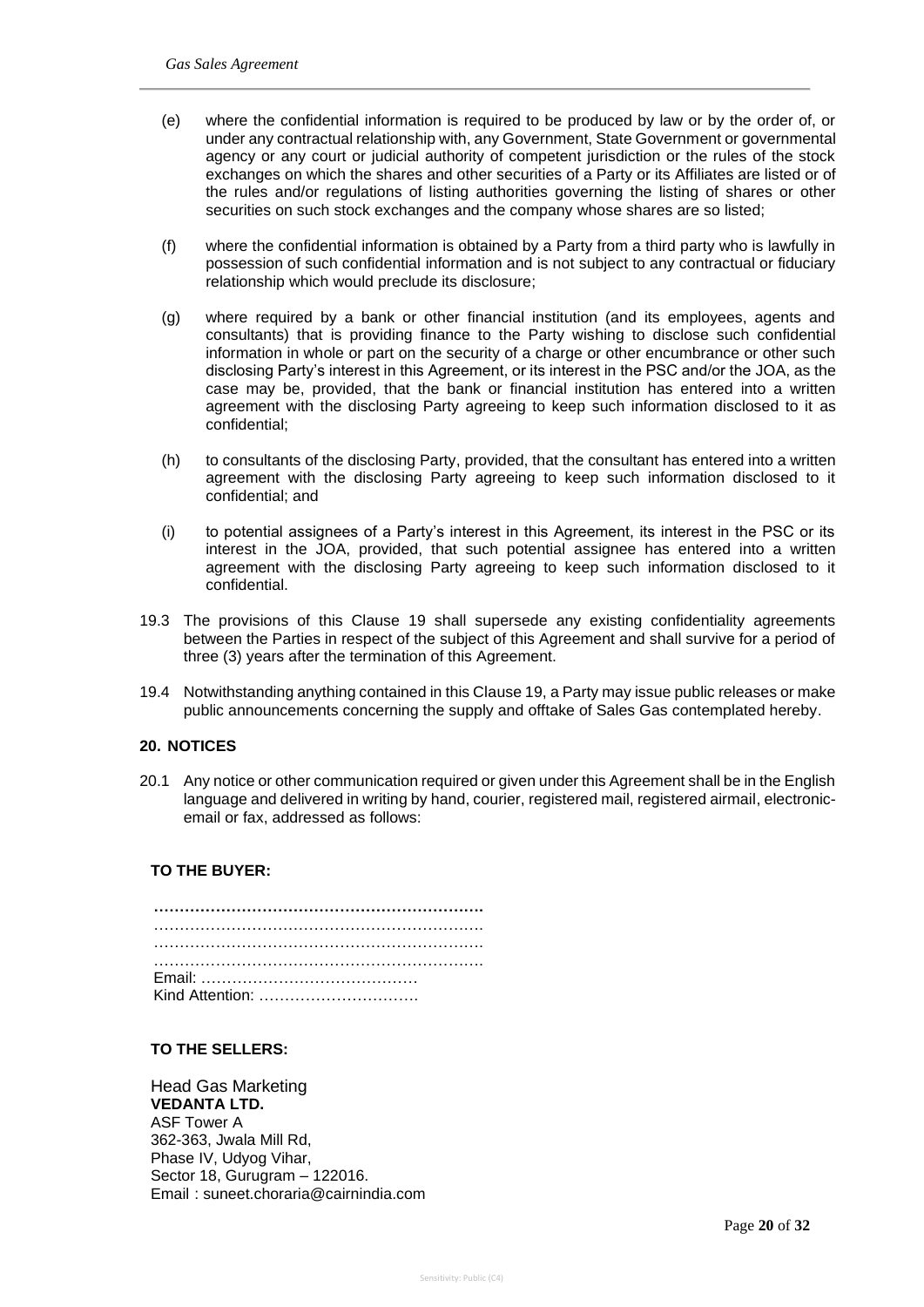Attention: Mr Suneet Choraria

## **For quality and operational matters**

Head Cambay Asset VEDANTA LTD. ASF Tower A 362-363, Jwala Mill Rd, Phase IV, Udyog Vihar, Sector 18, Gurugram – 122016. Email: ashish.ranjan@cairnindia.com Attention: Mr. Ashish Ranjan

Copy to: suneet.choraria@cairnindia.com

- 20.2 Any notice or communication to be given by the Buyer or by the Sellers under this Agreement may shall be given and received by the Buyer to the Sellers' Representative Vedanta or by the Vedanta Sellers' Representative to the Buyer, as the case may be which shall be deemed to be a sufficient notice given or received by each Seller. The Seller's Representative shall duly notify the other Sellers of all such notice(s) and/or communication(s) made in pursuance of this Agreement."
- 20.3 Any Party may change its address or addresses or representative or fax number for the purpose of receiving notices shall intimate of the change to the each of the other Parties.

### **21. MISCELLANEOUS**

#### 21.1 **No Assignment**

Neither this Agreement nor any of the rights and / or obligations of either Party hereunder may be assigned or transferred without the other Party's prior written consent, except for assignment by a Party of its rights and / or obligations to an Affiliate for which prior written information shall be given to the other Party. For avoidance of doubt, assignment by a Party of its rights and / or obligations to an Affiliate shall be done only after informing the other Party in writing but do not require consent of the other Party and in case of such assignment the obligation of the Assigner shall continue. This Agreement will be binding upon and inure to the benefit of the Parties and their respective successors and assigns.

#### 21.2 **Construction**

This Agreement may be amended only by written agreement of the Parties, which is signed by authorized representative of both the Buyer and the Sellers. Should any provision of this Agreement be held invalid or unenforceable, such invalidity will not invalidate the whole of this Agreement, but rather that invalid provision will be amended to achieve as nearly as possible the same economic effect as the original provision and the remainder of this Agreement will remain in full force. Waiver by either Party of the breach of any provision of this Agreement by the other Party will not operate or be construed as a waiver of any subsequent, similar, or other breach by the breaching Party. In any interpretation of this Agreement, an ambiguity shall not be resolved by interpreting the Agreement against the drafter. The language of this Agreement shall be interpreted according to the true interpretation of the relevant clause and fair meaning of such provisions and not for or against either Party.

#### 21.3 **No Joint Venture**

Nothing in this Agreement will be construed to create a partnership, joint venture, principalagent or employer-employee relationship between the Buyer and the Sellers.

## 21.4 **No Third-Party Beneficiary**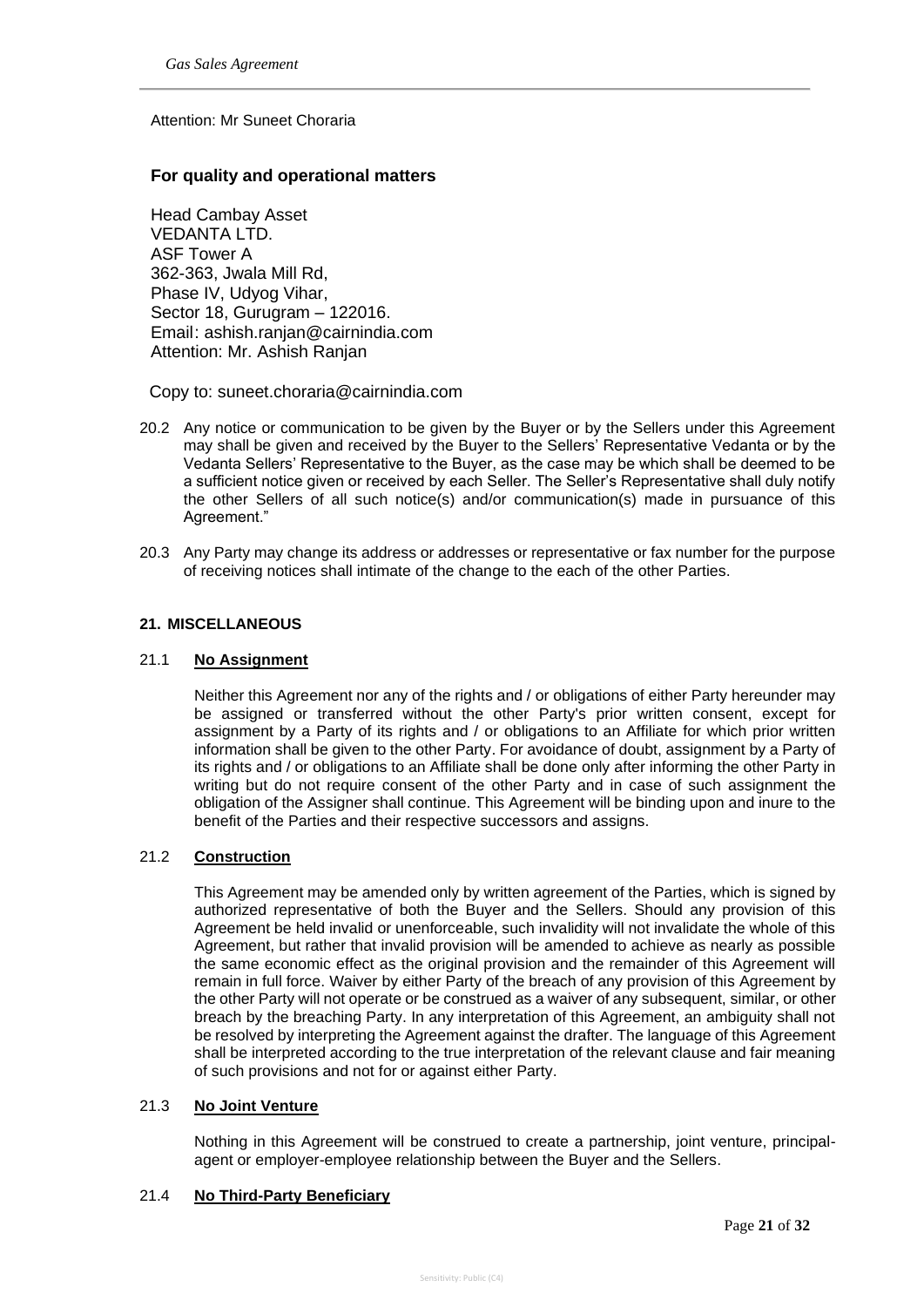Save as expressly provided herein, this Agreement is made and entered into for the sole protection and benefit of the Parties to this Agreement and is not intended to convey any rights or benefits to any third party, nor will this Agreement be interpreted to convey any rights or benefits to any person except the Parties to this Agreement.

## 21.5 **Entire Agreement**

This Agreement, together with the Annexures hereto, (i) embodies the final, complete and exclusive understanding between the Parties with respect to its subject matter; (ii) replaces and supersedes all previous oral or written agreements, understandings or arrangements between the Parties; (iii) may be signed in counterparts, each of which will be an original and all of which will constitute one and the same document; and (iv) may only be amended in a writing signed by an authorized officer of both Buyer and the Sellers hereto.

### 21.6 **Further Assurances**

Each of the Parties will from time to time, at the request of the other Party and without further consideration, execute and deliver other documents and take such actions as the other Party may reasonably request to consummate more effectively the supply and offtake of Sales Gas under this Agreement.

### 21.7 **Compliance with Laws**

This Agreement and the performance of this Agreement is subject to all present and future applicable laws, rules, orders, statutes, and regulations of governmental authorities having jurisdiction over the Parties. Both Parties will comply with all applicable laws, rules, orders, statutes, and regulations. Both Parties confirm that they have complied all present laws, rules, orders, statues, and regulations of governmental authorities having jurisdiction over the Parties.

Parties agree that in the performance of its obligation, both Parties will comply with all applicable laws, decrees and regulations of India and its states as applicable which inter alia includes measures for prevention of corrupt practices, unfair means and illegal activities including compliance of all applicable anti-bribery and anti-corruption laws and regulations of India, Foreign Corrupt Practices Act, 1977 of USA, and UK Bribery Act, 2010.

IN WITNESS whereof the Parties have duly signed this Agreement:

SIGNED for and on behalf of **……………………………………………..**

\_\_\_\_\_\_\_\_\_\_\_\_\_\_\_\_\_ \_\_\_\_\_\_\_\_\_\_\_\_\_\_\_\_

\_\_\_\_\_\_\_\_\_\_\_\_\_\_\_\_\_ \_\_\_\_\_\_\_\_\_\_\_\_\_\_\_\_

Designation: Name: Name: Name: Name: Name: Name: Name: Name: Name: Name: Name: Name: Name: Name: Name: Name: Name: Name: Name: Name: Name: Name: Name: Name: Name: Name: Name: Name: Name: Name: Name: Name: Name: Name: Name:

Name: Signature of Witness

Signed for and on behalf of **Vedanta Limited, ONGC and TPL**

Designation: Name: Name: Name: Name: Name: Name: Name: Name: Name: Name: Name: Name: Name: Name: Name: Name: Name: Name: Name: Name: Name: Name: Name: Name: Name: Name: Name: Name: Name: Name: Name: Name: Name: Name: Name:

Name: Signature of Witness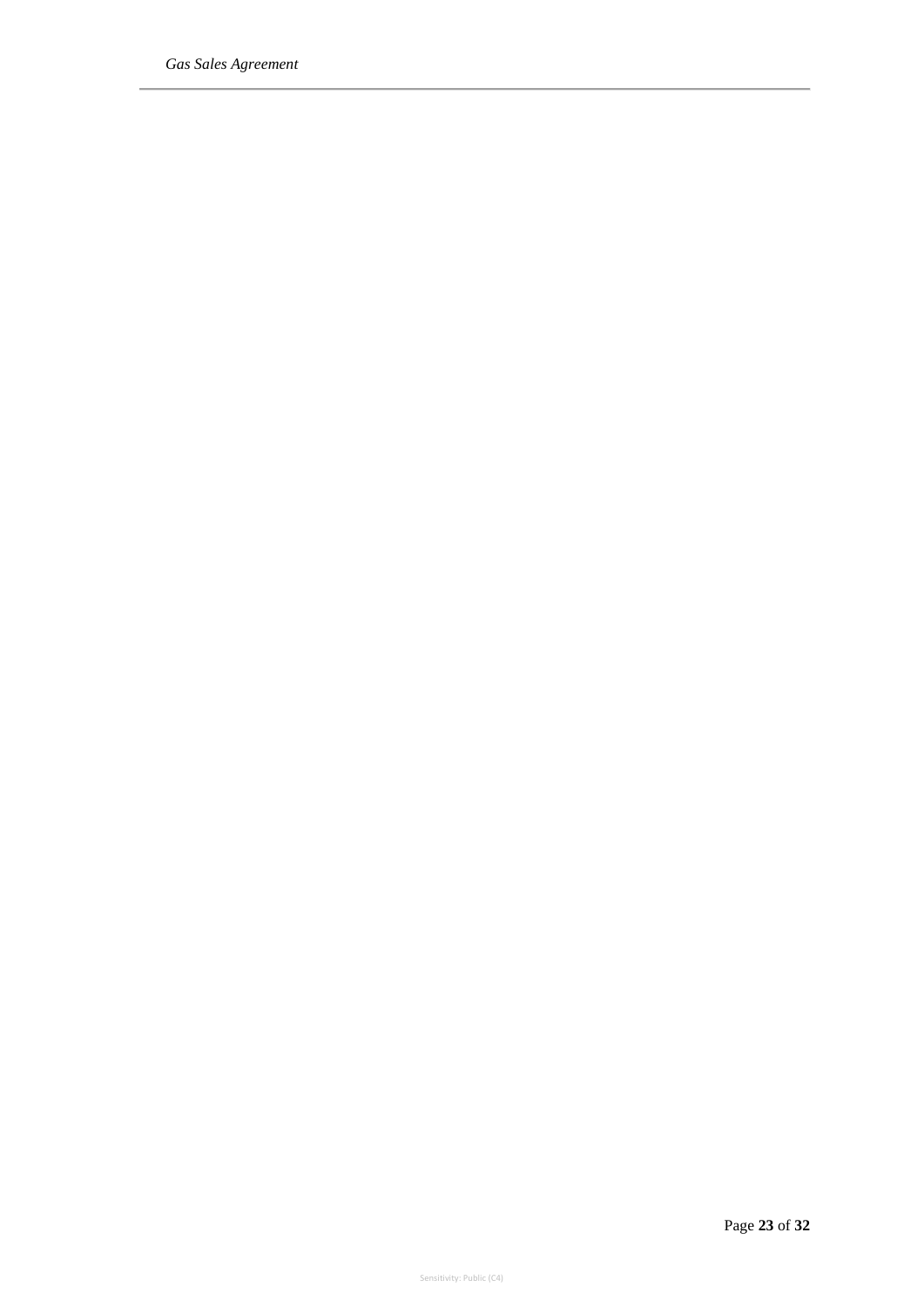## **ANNEXURE-1: LOCATION DETAILS OF CB BLOCK**

Delivery Point coordinates: 21°09'59.0"N 72°38'58.0"E

Location on the map as follows –

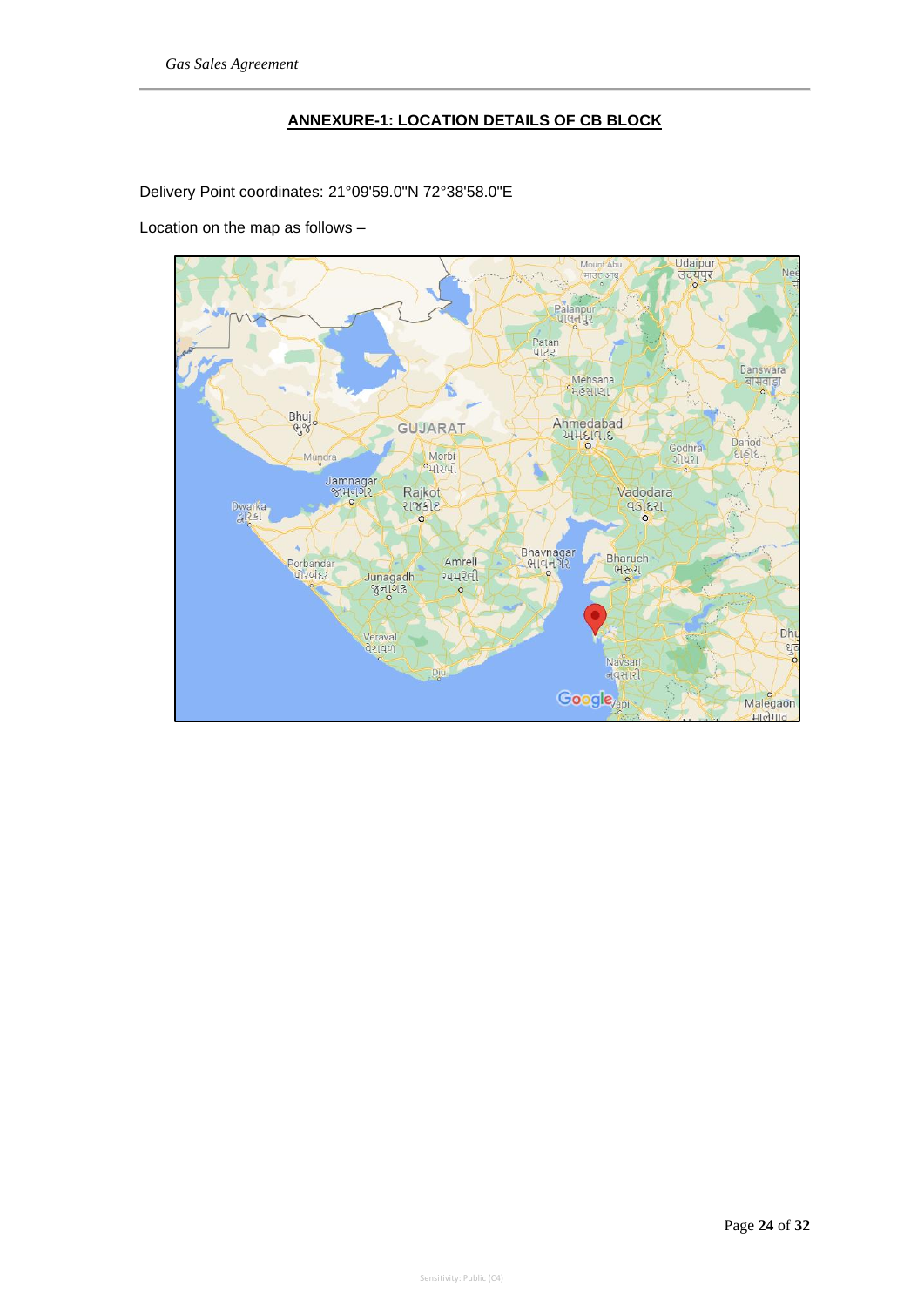## **ANNEXURE – 2: AWARDED SALES GAS VOLUME**

| Duration                        | Awarded Sales Gas Volume * |
|---------------------------------|----------------------------|
| 01st May 2022 to 29th June 2023 | MMSCMD<br>.                |

# **(\*) Note**

1. The above volume will be filled-in as per the allocation criteria of the CB Gas E-auction.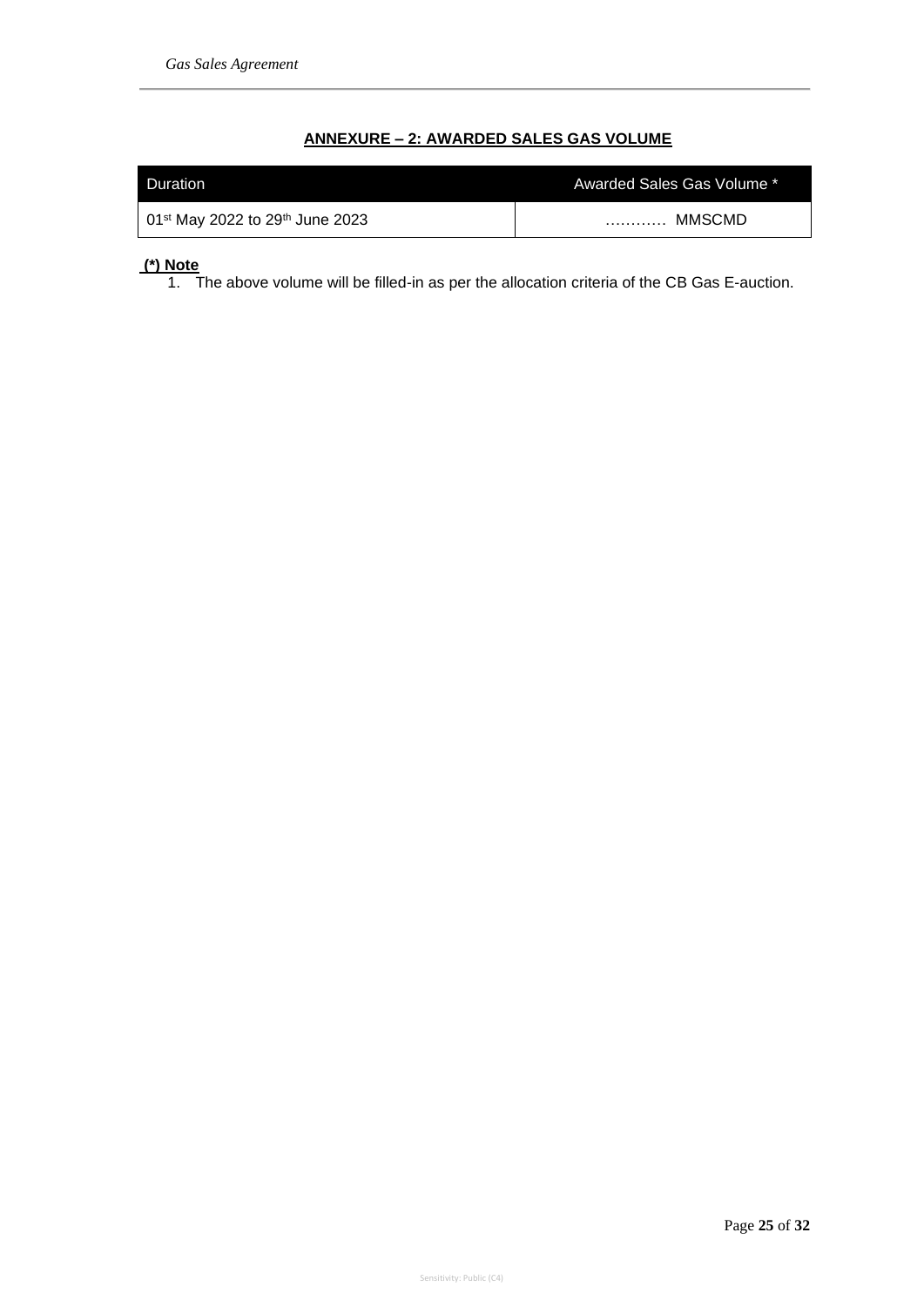## **ANNEXURE - 3: GAS SPECIFICATION**

The Gas shall have the following limits of composition at the delivery point:

| <b>Parameters</b>                           | Limit |
|---------------------------------------------|-------|
| Hydrocarbon dew pt (Degree Celsius, max.) * | 0     |
| Water dew pt. (Degree Celsius, max) *       | 0     |
| Hydrogen Sulphide (ppm by wt. max.)         | 5     |
| Total Sulphur (ppm by wt. max.)             | 10    |
| Carbon dioxide (mole % max.)                | 6     |
| Total inerts (mole %)                       | 8     |
| Temperature (Degree Celsius, max.)          | 55    |
| Oxygen (% mole vol. max.)                   | 0.2   |

\* At the pipeline operating pressure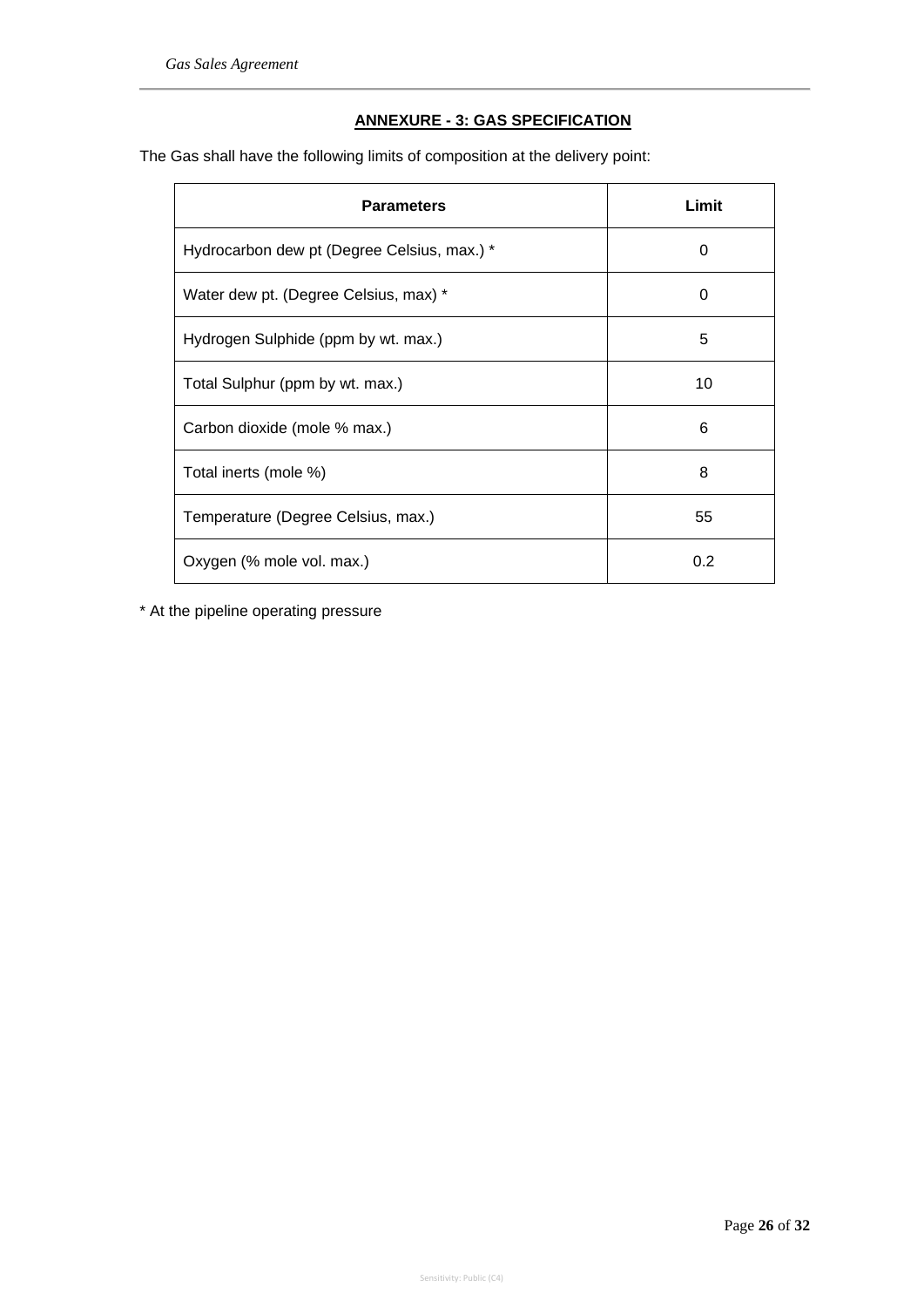## **ANNEXURE – 4: ACCURACY OF MEASUREMENT EQUIPMENT**

- 1. A gas chromatograph or other device used for the determination of heating value shall be deemed to be accurate if such equipment shall have an accuracy of plus or minus two percent (2.0%). Pressure, differential pressure, temperature, correcting instruments, and transducers shall be deemed to be accurate if such equipment shall have an accuracy of plus or minus zero decimal five percent (0.5%).
- 2. If, upon test, any measuring equipment is found to be accurate within the meaning of the paragraph 1 above, all previous recordings or output of such equipment since the previous test of that equipment was found to be so accurate shall be considered accurate in computing the acceptance, transmission and delivery of Sales gas.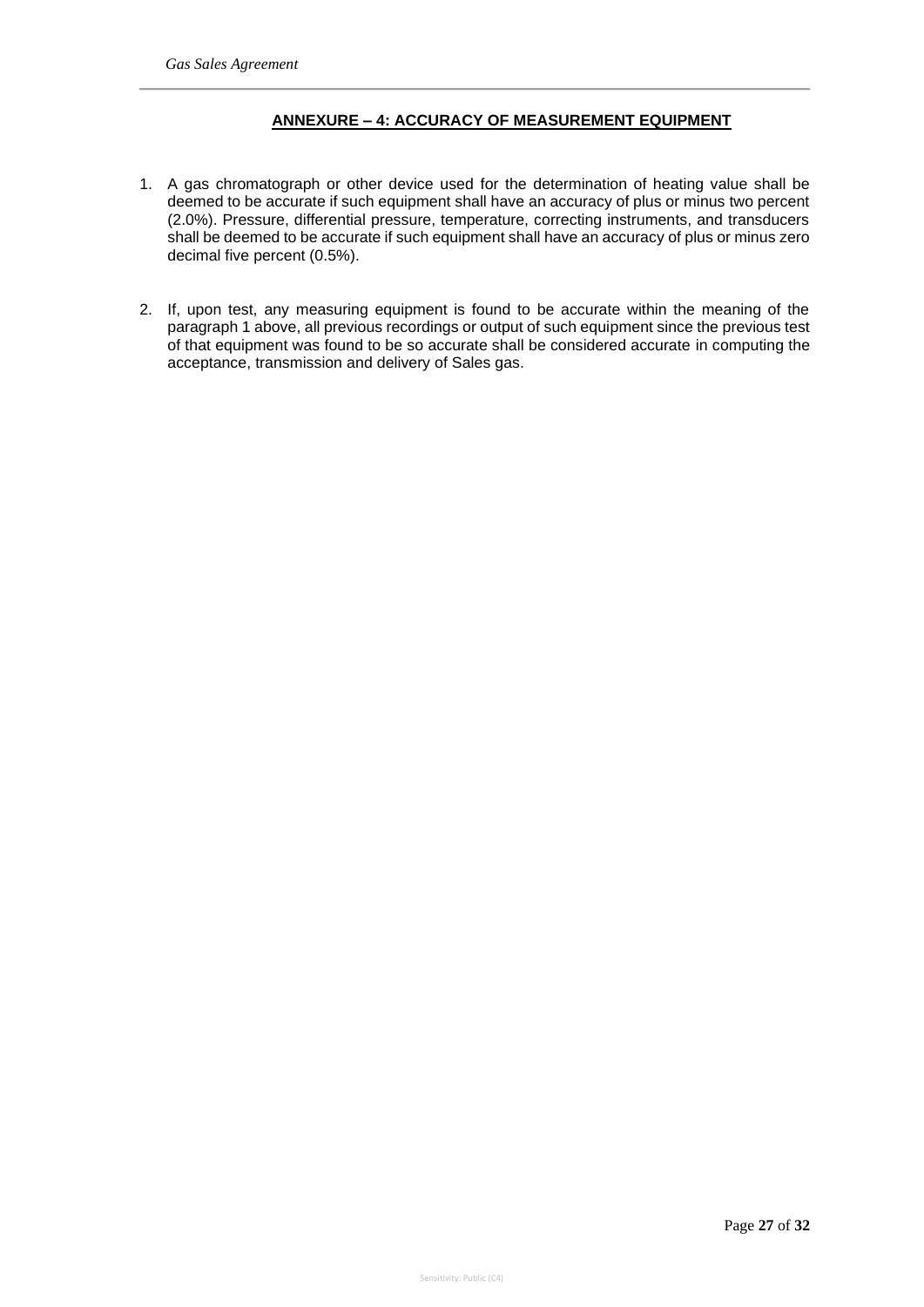## **ANNEXURE – 5: TICKET FORMAT**

|                                                 |                    |                         | vedanta                                     | <b>AIRE</b>                           |                                                      |               |  |
|-------------------------------------------------|--------------------|-------------------------|---------------------------------------------|---------------------------------------|------------------------------------------------------|---------------|--|
|                                                 |                    |                         |                                             |                                       |                                                      |               |  |
|                                                 |                    |                         | Cairn Oil & Gas, VEDANTA LIMITED            |                                       |                                                      |               |  |
|                                                 |                    |                         | <b>CBOS2 Field Operations, Suvali</b>       |                                       |                                                      |               |  |
|                                                 |                    |                         | LAKSHMI GAS SALES DETAIL TO BUYER           |                                       |                                                      |               |  |
| Attention: GM Operations (Buyer)                | <b>Revision No</b> |                         |                                             |                                       |                                                      |               |  |
| Copy                                            |                    |                         | <b>Gas Ticket Prepared on</b>               |                                       |                                                      |               |  |
| From<br>- 1                                     |                    |                         | Gas Ticket for the sale of                  |                                       |                                                      |               |  |
| From 0600 hrs of 1/0/1900                       |                    | to 0600 Hrs of 1/0/1900 |                                             |                                       |                                                      |               |  |
| Subject: Lakshmi Export Gas Daily Report        |                    |                         |                                             |                                       |                                                      |               |  |
| <b>Gas Sales</b>                                |                    |                         |                                             |                                       |                                                      |               |  |
|                                                 |                    |                         |                                             |                                       |                                                      |               |  |
| <b>Total Export Gas Quantity(SCM)</b>           |                    |                         | <b>Total Gross Energy Delivered (MMBTU)</b> |                                       | Average Gross Calorific Value(Kcal/SM <sup>3</sup> ) |               |  |
|                                                 |                    |                         |                                             |                                       |                                                      |               |  |
| <b>Gas Quality</b>                              |                    |                         |                                             |                                       |                                                      |               |  |
| <b>Analysis Result:</b>                         |                    |                         |                                             |                                       |                                                      |               |  |
| Composition By Gas Chromatograph                |                    |                         |                                             |                                       |                                                      |               |  |
| Hydrocarbons                                    |                    | <b>Mole Fraction</b>    |                                             | Non-                                  | <b>Mole Fraction</b>                                 |               |  |
| Methane                                         | Min                | Max                     |                                             | <b>Hydrocarbons</b><br>Carbon dioxide | Min                                                  | Max           |  |
| CH <sub>4</sub>                                 |                    |                         |                                             | CO <sub>2</sub>                       |                                                      |               |  |
| <b>Ethane</b><br>$C_2H_6$                       |                    |                         |                                             | Nitrogen<br>N <sub>2</sub>            |                                                      |               |  |
| Propane<br>$C_3H_8$                             |                    |                         |                                             | <b>Others</b>                         |                                                      |               |  |
| i-Butane<br>$i$ -C <sub>4</sub> H <sub>10</sub> |                    |                         |                                             |                                       |                                                      |               |  |
| $n - But$ ane $n - C4H10$                       |                    |                         |                                             |                                       |                                                      |               |  |
| i- Pentane i-C <sub>5</sub> H <sub>12</sub>     |                    |                         |                                             |                                       |                                                      |               |  |
| $n-$ Pentane $n-C_5H_{12}$                      |                    |                         |                                             |                                       |                                                      |               |  |
| Hexane Plus C <sub>6</sub> H <sub>14+</sub>     |                    |                         |                                             |                                       |                                                      |               |  |
|                                                 |                    |                         |                                             |                                       |                                                      |               |  |
| <b>Other Parameters</b>                         |                    |                         |                                             |                                       |                                                      |               |  |
| <b>Details</b>                                  | Min                | Max                     |                                             | <b>Details</b>                        | Value                                                | Date          |  |
| <b>Hydrocarbon Dew Point</b><br>(Deg C) **      |                    |                         |                                             | Total Sulphur *                       |                                                      |               |  |
| Water Content (Kg/<br>MMSCM)                    |                    |                         |                                             | H2S (ppm) $*$                         |                                                      |               |  |
| ** HCDP measured with Chandelier Dew Point      |                    |                         |                                             | Mercaptan                             |                                                      |               |  |
| Apparatus.                                      |                    |                         |                                             | Sulphur (ppm) *                       |                                                      |               |  |
|                                                 |                    |                         |                                             | Oxygen % *                            |                                                      |               |  |
|                                                 |                    |                         |                                             |                                       | * Parameters not measured online                     |               |  |
| <b>Calculated Values</b>                        |                    |                         |                                             |                                       |                                                      |               |  |
|                                                 | Min                | Max                     |                                             | Min                                   | Max                                                  | 24 Hr Average |  |
|                                                 |                    |                         | <b>Gross Heating value</b>                  |                                       |                                                      |               |  |
|                                                 |                    |                         | (Kcal/SM <sup>3</sup> )                     |                                       |                                                      |               |  |
|                                                 |                    |                         |                                             |                                       |                                                      |               |  |
|                                                 |                    |                         |                                             |                                       |                                                      |               |  |
| Signature                                       |                    |                         |                                             | Signature                             |                                                      |               |  |
| Name                                            |                    |                         |                                             | Name                                  |                                                      |               |  |
|                                                 |                    |                         |                                             |                                       |                                                      |               |  |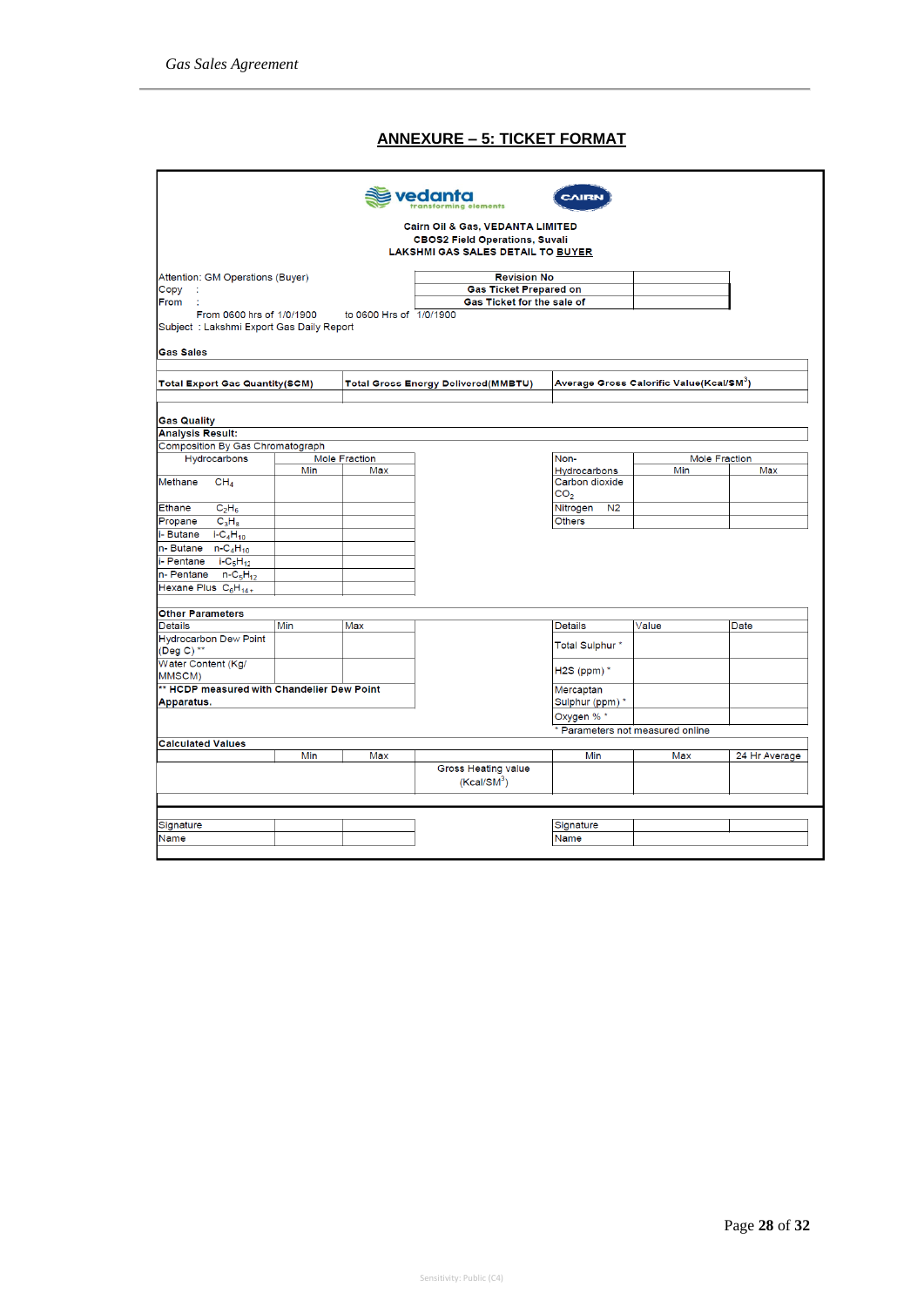## **ANNEXURE – 6: BANK GUARANTEE FORMAT**

#### **BANK GUARANTEE**

No …………………………………………

To, **Vedanta Ltd.** ASF Tower A 362-363, Jwala Mill Rd, Phase IV, Udyog Vihar, Sector 18, Gurugram – 122016.

Kind attention: Head – Marketing and Sales

Sir,

1. In consideration of Vedanta Ltd., a body corporate established under the laws of the India, and having its registered office at 1<sup>st</sup> Floor, Wing "C", Unit No. 103, Corporate Avenue, Atul Projects, Chakala, Andheri (East), Mumbai – 400 093, India, and corporate office at ASF Tower A, 362-363, Jwala Mill Rd, Phase IV, Udyog Vihar, Sector 18, Gurugram – 122016 (hereinafter referred to as "Company", which expression shall, unless repugnant to the context or meaning thereof, include all its successors, administrators, executors and assigns) having entered into a Contract No. \_dated \_\_\_\_\_\_\_\_\_\_\_\_\_(hereinafter called the "Contract" which expression shall include all the amendments thereto) with [insert the Contractor Name], a company incorporated and validly existing under the laws of India, having its registered office at [insert address of Contractor] (hereinafter referred to as the "Contractor", which expression shall, unless repugnant to the context or meaning thereof, include all its successors, administrators, executors and assigns) and the Contract having been formally signed by the Contractor and Company, one of the terms of the Contract requires that the Contractor furnishes to Company a bank guarantee for INR (in figures & words) along with submission of acceptance for execution of the

Contract for guaranteeing the satisfactory performance by the Contractor under the Contract.

2. We, \_\_\_\_\_\_\_\_\_\_\_\_\_\_\_\_\_\_\_\_\_\_\_\_\_\_\_\_\_\_\_, (Name of the bank) registered under the laws of  $\overline{\phantom{a}}$ , having head / registered office at  $\overline{\phantom{a}}$ 

(hereinafter referred to as the "Bank", which expression shall, unless repugnant to the context or meaning thereof, include all its successors, administrators, executors and assigns), do hereby guarantee and undertake to pay to the Company within twenty four (24) hours after receipt by the Bank of a demand complying with the requirements of this bank guarantee on first demand in writing any / all moneys to the extent of INR \_\_\_\_\_\_\_\_\_\_\_\_\_\_\_\_ ( in figures & words) without any demur, reservation, recourse, contest or protest and without any reference to the Contractor. Any such demand made by Company on the Bank by serving a written notice, shall be conclusive and binding, without any proof whatsoever, as regards to the amount due and payable, notwithstanding any dispute (s) pending before any court, tribunal, arbitrator or any other authority and / or any other matter or thing whatsoever, as Bank's liability under these presents being absolute and unequivocal. For the purposes of this Clause 2 "business day" means a day on which commercial banks are open for business in [mention city of the bank branch]. Bank hereby agree and acknowledge that this guarantee is irrevocable and continues to be enforceable until it is fully and finally discharged by Company in writing or [insert date] whichever is earlier. This bank guarantee shall not be determined, discharged or affected by the liquidation, winding up, dissolution or insolvency of the Contractor and shall remain valid, binding and operative against the Bank.

- 3. The Bank also agrees that Company at its option shall be entitled to enforce this bank guarantee against the Bank as a principal debtor, in the first instance, without proceeding against the Contractor and notwithstanding any security of other guarantee that Company may have in relation to the Contractor's liabilities.
- 4. The Bank further agrees that Company shall have the fullest liberty without the Bank's consent and without affecting in any manner the Bank's obligations hereunder to vary any of the terms and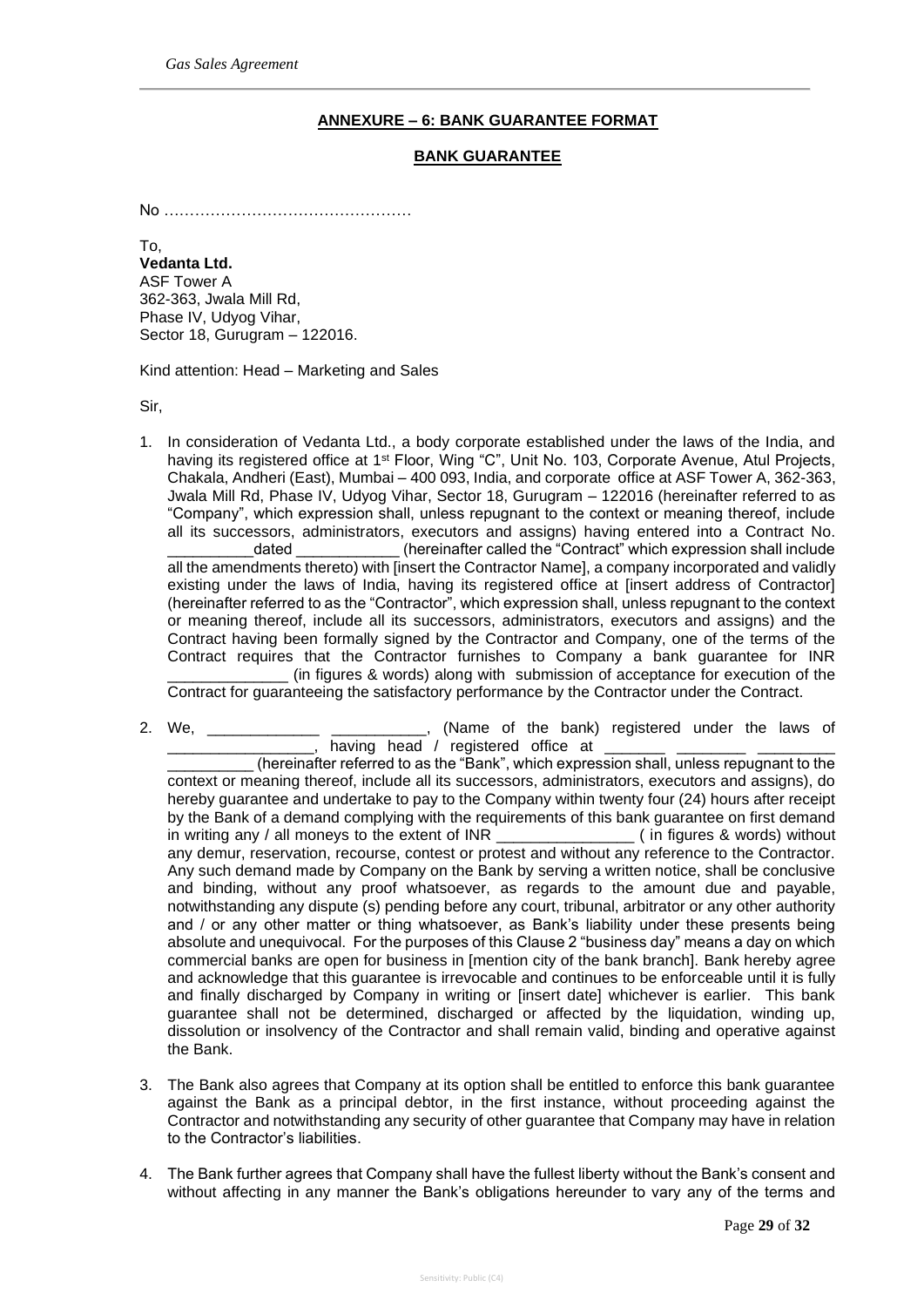conditions of the Contract or to extend time of the Contract by the said Contractor and to enforce, or to forebear to enforce any of the terms and conditions relating to the Contract and the Bank shall not be relieved from its liability by reason of any such variation, or extension being granted to the Contractor or any forbearance, act or omission on the part of Company or any indulgence shown by Company to the Contractor or any such matter or thing whatsoever which under the applicable laws may, but for this provision, have effect of relieving the Bank.

- 5. The Bank further agrees that the bank guarantee herein contained shall remain in full force till it is validly discharged by the Company or [insert date] whichever is earlier, and all dues of Company under or by virtue of this Contract have been fully paid and all its claims satisfied or discharged or till Company discharges this bank guarantee in writing, whichever is earlier.
- 6. The bank guarantee shall not be discharged by any change in Bank's constitution, constitution of Company or that of the Contractor or change in appropriate laws.
- 7. The Bank confirms that this bank guarantee has been issued with observance of appropriate laws of India.
- 8. The Bank also agrees that this bank guarantee shall be governed and construed in accordance with Indian laws and subject to the exclusive jurisdiction of Delhi courts.
- 9. All charges, fees, commission, and other costs shall be to the account of the Contractor. Failure of the Contractor to make such payments shall not in any way affect the bank's obligation under this bank guarantee and Company shall be paid the money due to it under this bank guarantee without any deduction.
- 10. Notwithstanding anything contained hereinabove:
	- (i) Bank's liability under this bank guarantee is limited to INR (in figures & words) and Bank's guarantee shall remain in force until [insert date].
	- (ii) Any claim under this bank guarantee must be received by Bank within 1 year from the date of expiry of this bank guarantee. If no such claim has been received by us by the said date i.e.(insert date), the right of Company under this bank guarantee will cease.
	- (iii) Any letter from the Company to the Manager of [insert full branch address] branch of the Bank, under the seal of Company shall be deemed to be sufficient and valid demand for payment under this bank guarantee.
	- (iv) The Bank undertakes not to revoke this bank guarantee before the expiry of this bank guarantee including during extension period, if any.

In witness whereof, the Bank through its authorized officer has set its hand and stamp on this [insert date] day of [insert month], [insert year] at [insert place of execution]

(Signature) (Signature)

----------------------------- ----------------------------------

Full name and official address Full name and official address with bank stamp with bank stamp Attorney as per power of Attorney No…………………… Dated …………………….

WITNESS No. 1 WITNESS No. 2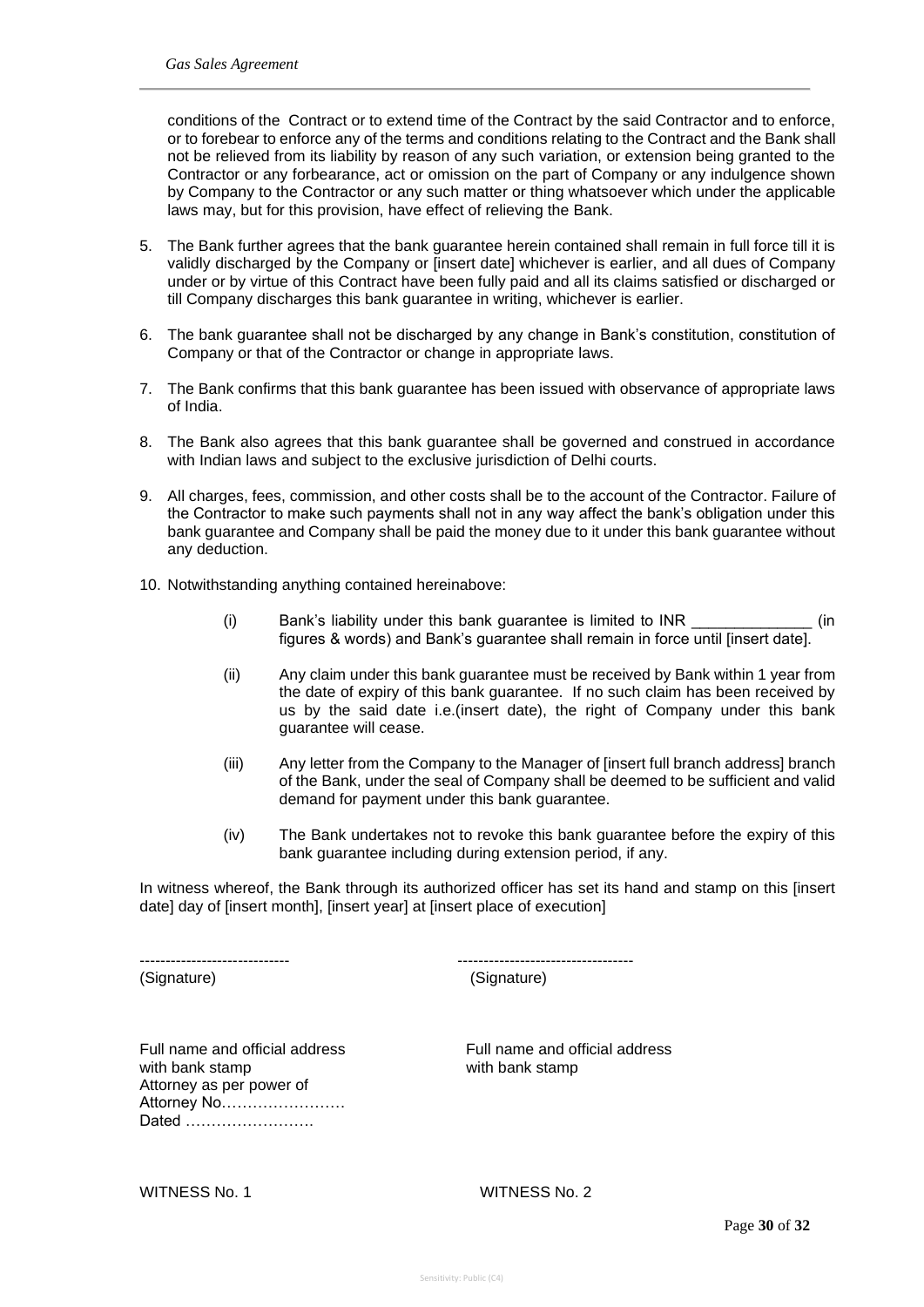## **Notes**

- **1. To be executed as deed.**
- **2. ONGC and TPL Bank Guarantee formats could be different from above and shall be provided separately**